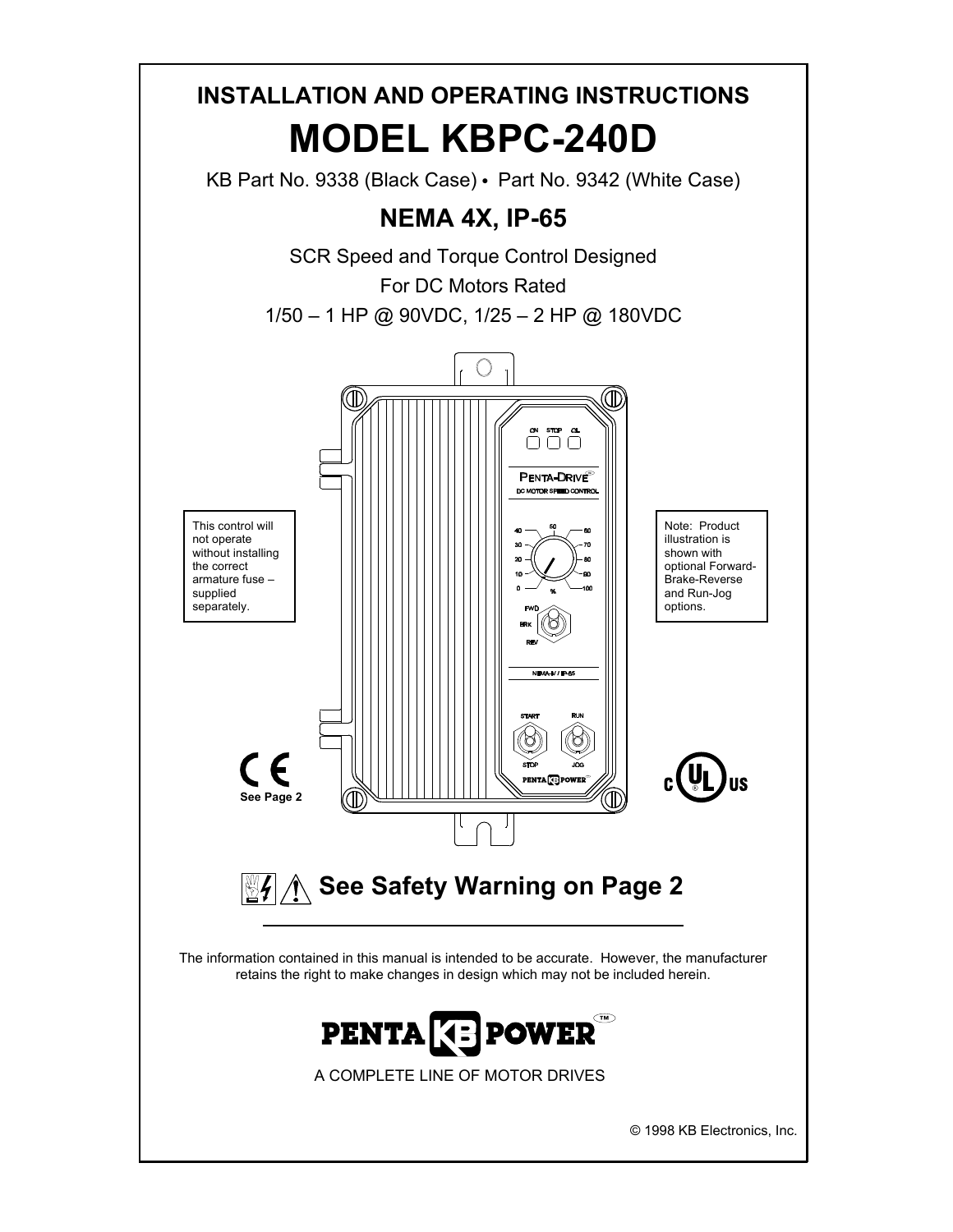# **TABLE OF CONTENTS**

| <b>Section</b> |                                                                                                                                                    | Page |
|----------------|----------------------------------------------------------------------------------------------------------------------------------------------------|------|
| İ.             |                                                                                                                                                    |      |
| ii.            |                                                                                                                                                    |      |
| L.             |                                                                                                                                                    |      |
| Ш.             |                                                                                                                                                    |      |
| III.           |                                                                                                                                                    |      |
| IV.            |                                                                                                                                                    |      |
| V.             |                                                                                                                                                    |      |
| VI.            |                                                                                                                                                    |      |
| VII.           |                                                                                                                                                    |      |
| VIII.          |                                                                                                                                                    |      |
| IX.            |                                                                                                                                                    |      |
| Х.             |                                                                                                                                                    |      |
|                | <b>TABLES</b>                                                                                                                                      |      |
| 1.             |                                                                                                                                                    |      |
| 2.             |                                                                                                                                                    |      |
| 3.             |                                                                                                                                                    |      |
| 4.             |                                                                                                                                                    |      |
| 5.             |                                                                                                                                                    |      |
| 6.             |                                                                                                                                                    |      |
|                | Current Limit Settings with .05 Ohm Plug-In-Horsepower Resistor Installed  8                                                                       |      |
| 7.             |                                                                                                                                                    |      |
| 8.             | Relationship of AC Line Input and Motor Voltage with J2 and J3 Jumper Position 10                                                                  |      |
| 9.             |                                                                                                                                                    |      |
| 10.            |                                                                                                                                                    |      |
| 11.            |                                                                                                                                                    |      |
|                | <b>FIGURES</b>                                                                                                                                     |      |
| 1.             |                                                                                                                                                    |      |
| 2.             |                                                                                                                                                    |      |
| 3.             |                                                                                                                                                    |      |
| 4.             |                                                                                                                                                    |      |
| 5.             |                                                                                                                                                    |      |
| 6.             |                                                                                                                                                    |      |
| 7A.            |                                                                                                                                                    |      |
| 7B.            | Captive Screw Engaged in Front Cover (and all contained all contained and the Screw Engaged in Front Cover (and all contained all contained and 10 |      |
| 8.             |                                                                                                                                                    |      |
| 9A.            |                                                                                                                                                    |      |
| 9B.            |                                                                                                                                                    |      |
| 10.            |                                                                                                                                                    |      |
| 11.            |                                                                                                                                                    |      |
| 12.            |                                                                                                                                                    |      |
| 13.            |                                                                                                                                                    |      |
| 14.            |                                                                                                                                                    |      |
| 15.            |                                                                                                                                                    |      |
| 16.            |                                                                                                                                                    |      |
| 17.            | Connection Diagram for KBPC-240D with KBSI-240D Signal Isolator  20                                                                                |      |
| 18.            |                                                                                                                                                    |      |
| 19.            |                                                                                                                                                    |      |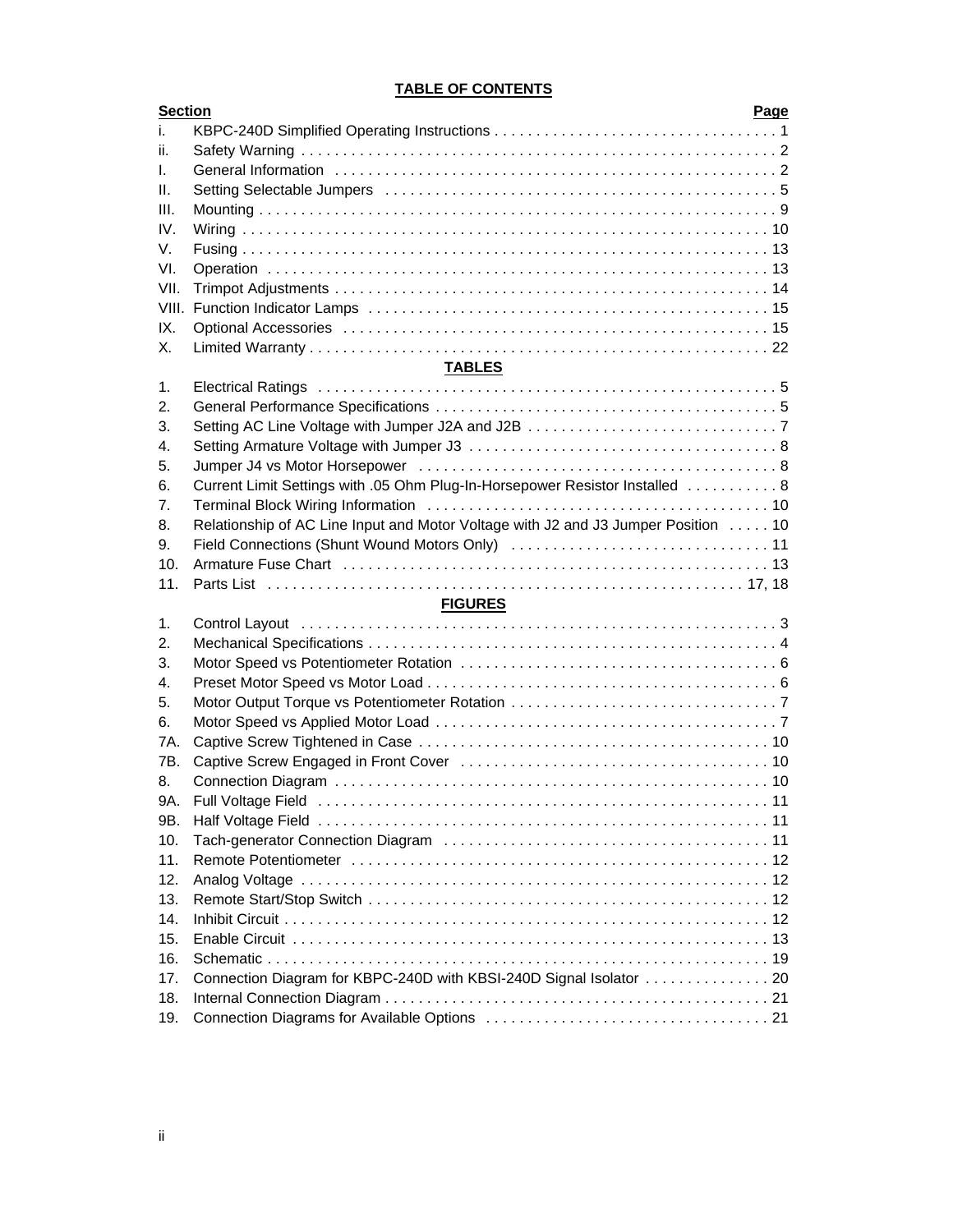# **i.**  $\left|\frac{m}{2}\right|/\hat{N}$  KBPC-240D SIMPLIFIED OPERATING INSTRUCTIONS **IMPORTANT** – You must read these simplified operating instructions before you proceed. These instructions are to be used as a reference only and are not intended to replace the detailed instructions provided herein. You must read the Safety Warning on page 2 before proceeding.

## **1. CONNECTIONS.**

**A. AC Line** – Wire AC line voltage to terminals L1 and L2. Be sure jumpers J2A and J2B are both set to the correct input line voltage 115 or 230 VAC. Connect ground wire (earth) to green ground screw on case.

#### **B. Motor.**

- 1. Permanent Magnet (PM) Type. Connect motor armature leads to A1(+) and A2(–). Be sure jumper J3 is set to the proper position "90V" for 90 volt DC motors and "180V" for 180 volt DC motors. Note: 180 volt DC motors must be used with 230 VAC line, 90 volt motors can be used with a 230 VAC or 115 VAC line. See sec. II, C, on page 7.
- 2. Shunt Wound Motors. Connect motor armature as above. Connect full voltage shunt field wires (90 volt motors with 100 volt fields and 180 volt motors with 200 volt fields) to F1 and F2. Connect half voltage field wires (90 volt motors with 50 volt fields and 180 volt motors with 100 volt fields) to F1 and L1. See sec. IV, C, on page 11.

### **2. SPEED OR TORQUE MODE.**

Jumper J1 is factory set for speed control operation (SPD). For torque control, set J1 to TRQ position. See sec. II, A, on page 5.

#### **3. MOTOR CURRENT.**

Jumper J4 is factory set for 10 amp motors (10A). For lower amperage motors, place J4 in the proper position. See section II, D, on page 8 for details. Note: The factory setting for Current Limit is 150% of the nominal current setting, e.g., if J4 is selected for 10 amps, the actual CL setting will be 15 amps.

#### **4. TRIMPOT SETTINGS.**

All trimpots have been factory set in accordance with figure 1, page 3 and table 1, page 5.

#### **5. DIAGNOSTIC LED's.**

After power is turned on, observe LED's to verify proper control function. See sec. VIII on page 15.

#### **6. ARMATURE FUSE.**

The correct size armature fuse **must be installed**, depending on the rating of the motor. Control will not operate if fuse is not installed. See section V, B on page 13 and table 6 on page 12.

#### **7. START/STOP SWITCH.**

The KBPC contains a built-in manual start/stop switch. This switch must be used to start the control each time AC power is lost. To override this function see sec IV, G, p. 12.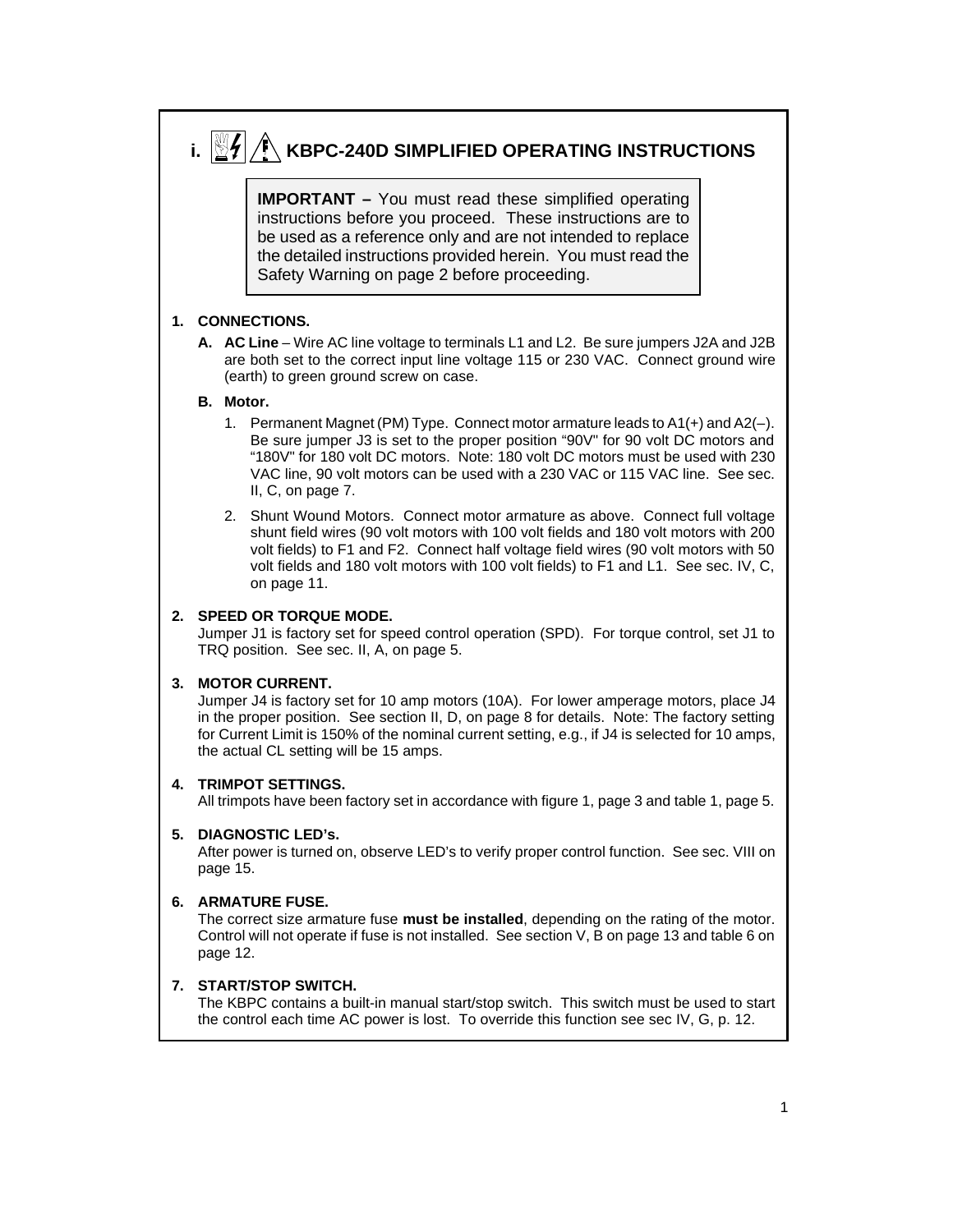# **ii. SAFETY WARNING! — PLEASE READ CAREFULLY**

This product should be installed and serviced by a qualified technician, electrician or electrical maintenance person familiar with its operation and the hazards involved. Proper installation, which includes wiring, mounting in proper enclosure, fusing or other overcurrent protection and grounding, can reduce the chance of electric shocks, fires or explosion in this product or products used with this product, such as electric motors, switches, coils, solenoids and/or relays. Eye protection must be worn and insulated adjustment tools must be used when working with control under power. This product is constructed of materials (plastics, metals, carbon, silicon, etc.) which may be a potential hazard. Proper shielding, grounding and filtering of this product can reduce the emission of radio frequency interference (RFI) which may adversely affect sensitive electronic equipment. If information is required on this product, contact our factory. It is the responsibility of the equipment manufacturer and individual installer to supply this safety warning to the ultimate user of this product. (SW effective 11/92)

This control contains electronic Start/Stop and inhibit circuits that can be used to start and stop the control. However, these circuits are never to be used as safety disconnects since they are not fail-safe. Use only the AC line for this purpose.

The input circuits of this control (potentiometer, start/stop, Inhibit) are not isolated from AC line. **Be sure to follow all instructions carefully. Fire and/or electrocution can result due to improper use of this product.**

**This product complies with all CE directives pertinent at the time of manufacture. Contact factory for detailed installation instructions and Declaration of Conformity. Installation of a CE approved RFI filter (KBRF-200A, KB P/N 9945A or equivalent) is required. Additional shielded motor cable and/or AC line cables may be required along with a signal isolator (KBSI-240D, KB P/N 9431 or equivalent).**

#### **I. GENERAL INFORMATION.**

The KBPC Series Nema 4 X (IP-65) is a unidirectional SCR DC Motor Speed and Torque Control designed for applications requiring watertight integrity, including washdown. Its housing is ruggedly constructed of die cast aluminum, protected with an acrylic coating that provides excellent corrosion resistance. All switches are sealed with rubber boots and the main speed potentiometer contains a shaft seal.

The electronics for the KBPC is state-of-the-art and includes short circuit and transient protection which provides the ultimate in reliability. Electronic overload protection prevents motor burnout and demagnetization of PM motors. The control can be operated in either the Speed or Torque mode via jumper selection. The current range, which is also jumper selectable, eliminates the necessity for calibration of IR Compensation and Current Limit for most applications. The KBPC also contains jumper selections for AC line voltage (230/115), DC armature voltage (180/90) and feedback type (armature/Tach-generator).

Standard features include armature fusing\*, electronic start/stop and an LED indicator array for Power On, Stop and Overload (\*fuse supplied separately).

Although the KBPC is factory set for most applications, a variety of trimpots allow adjustment of the following parameters: Minimum and Maximum Speed, Acceleration, Deceleration, Current Limit, IR Comp, and Timed Current Limit. Optional features offered are: On/Off AC Line Switch, Forward-Brake-Reverse, Run-Stop-Jog, Input Signal Isolation, RFI Filtering, and Electronic Run-Brake Module.



**WARNING! Be sure to follow all instructions carefully. Fire or electrocution can result due to improper use of this product. Read Safety Warning.**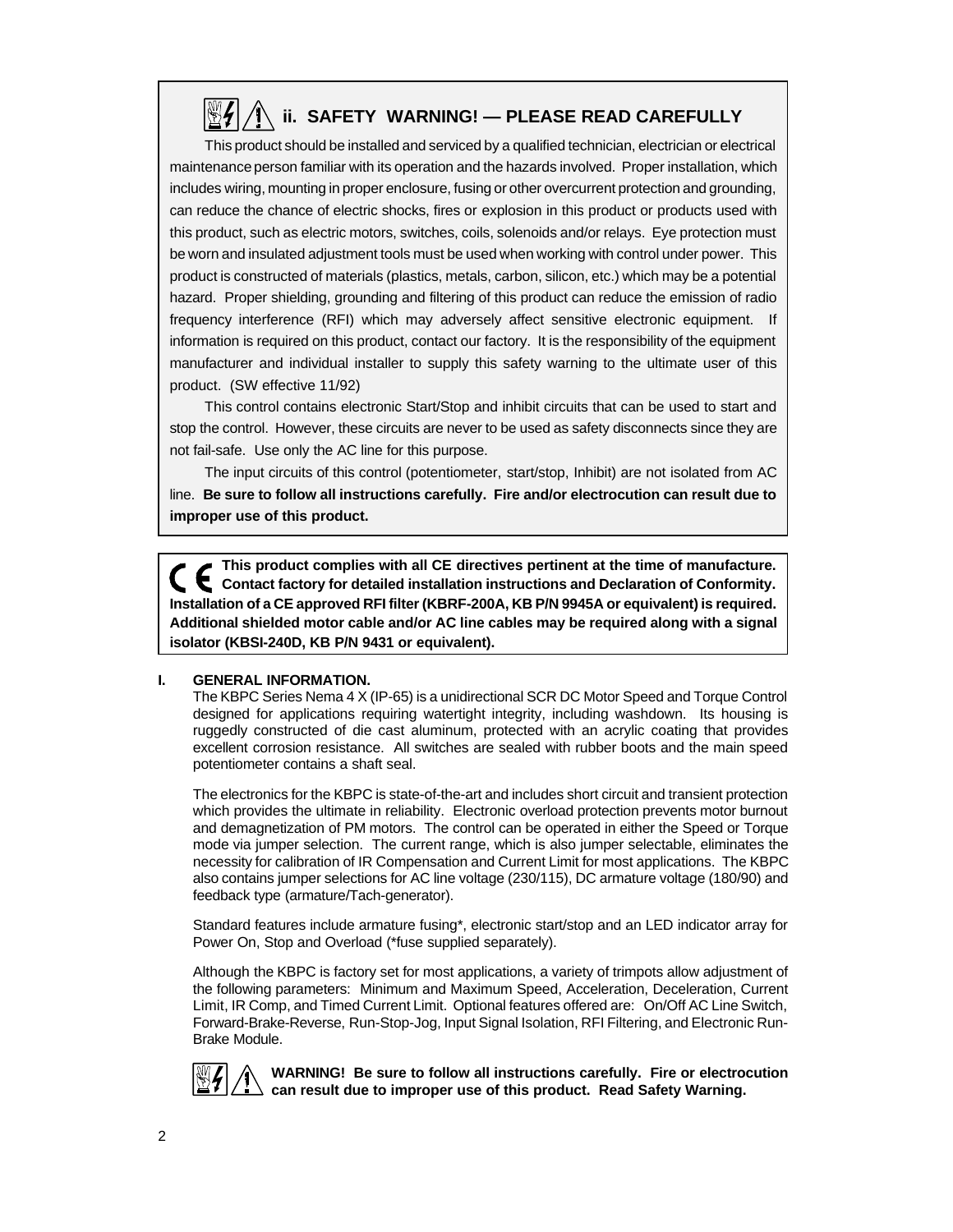# **FIG. 1 – CONTROL LAYOUT**

(Illustrates Factory Setting of Jumpers and Approximate Trimpot Settings)

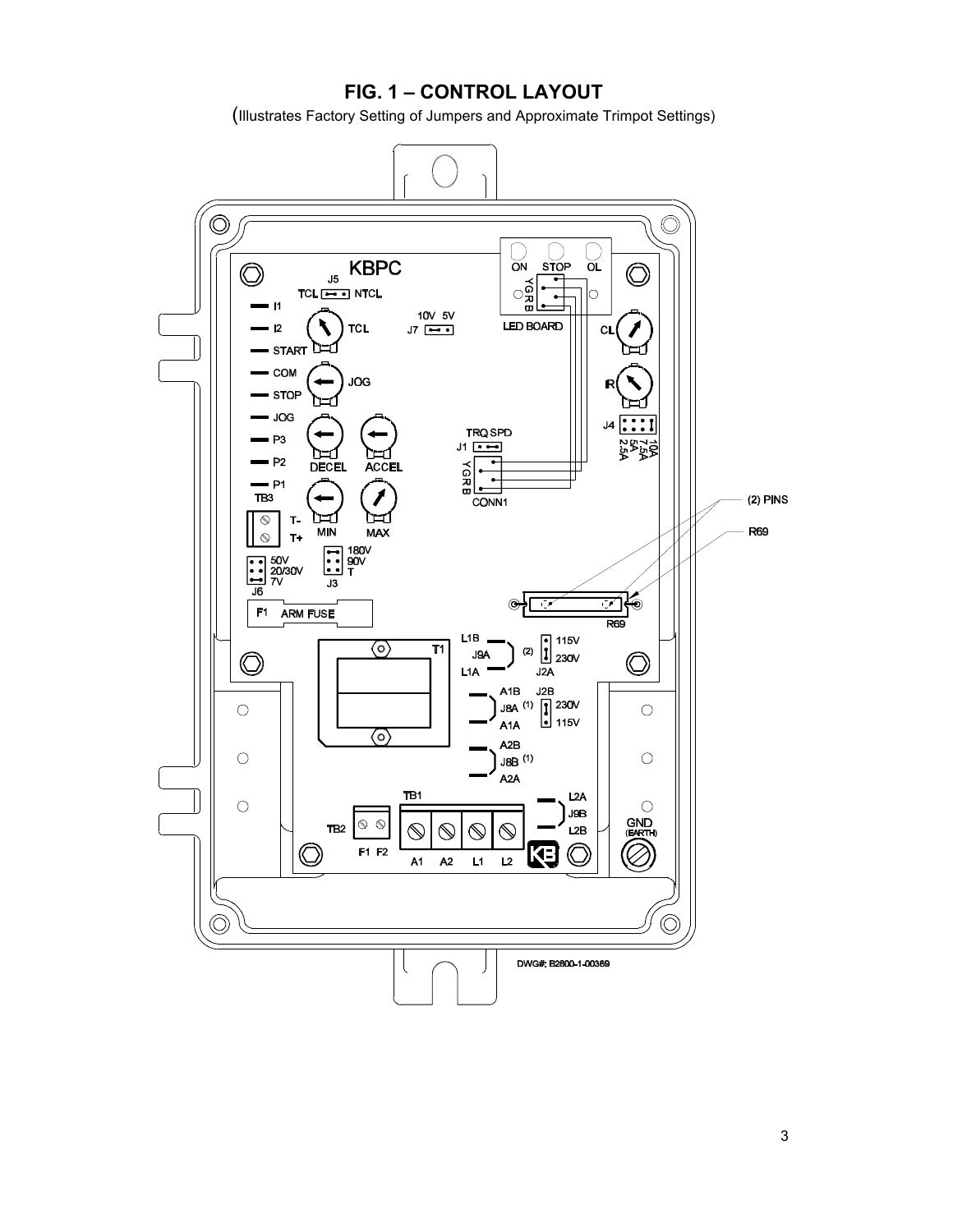

 $\overline{\mathbf{4}}$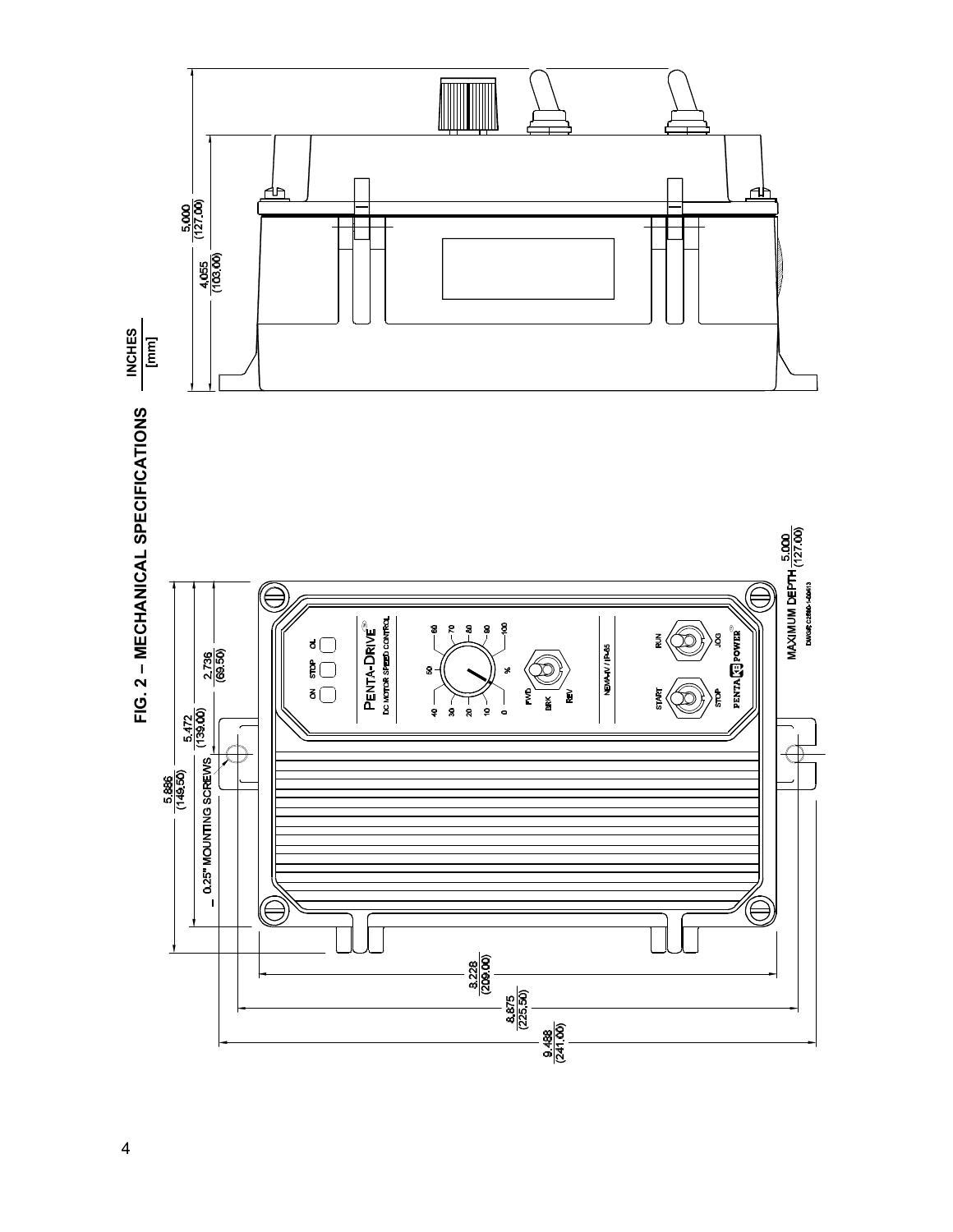| <b>Model</b> | Input<br>Voltage<br>(VAC) | Max. AC<br><b>Current</b><br>(ARMS) | <b>Output Voltage</b><br>(VDC) | Max. DC Output<br><b>Current (ADC)</b> | Max.<br><b>Horsepower</b><br>HP, (KW) |
|--------------|---------------------------|-------------------------------------|--------------------------------|----------------------------------------|---------------------------------------|
|              | 115                       | 15.0                                | $0 - 90$                       | 10.2                                   | 1, (.75)                              |
| KBPC-240D    | 230                       | 15.0                                | $0 - 180$                      | 10.2                                   | 2, (1.5)                              |
|              | 230                       | 15.0                                | $0 - 90$                       | 10.2                                   | 1, (.75)                              |

#### **TABLE 1 – ELECTRICAL RATINGS**

| TABLE 2 – GENERAL PERFORMANCE SPECIFICATIONS |
|----------------------------------------------|
|----------------------------------------------|

| <b>Parameter</b>                            | <b>Specification</b>       | <b>Factory</b><br><b>Setting</b> |
|---------------------------------------------|----------------------------|----------------------------------|
| AC Line Input Voltage (VAC ±10%,50/60 Hz)   | 115 or 230                 | 230                              |
| AC Line Frequency (Hz), # of Phases         | 50/60, 1                   |                                  |
| Arm Voltage Range at 115VAC Line (VDC)      | $0 - 90$                   |                                  |
| Arm Voltage Range at 230VAC Line (VDC)      | $0 - 180, 0 - 90$          | $0 - 180$                        |
| Field Voltage at 115VAC Line (VDC)          | 100/50                     |                                  |
| Field Voltage at 230VAC Line (VDC)          | 200/100                    |                                  |
| Horsepower Range at 115 VAC HP, (KW)        | $1/50 - 1$ , (.015 - .75)  |                                  |
| Horsepower Range at 230 VAC HP, (KW)        | $1/25 - 2$ , $(.03 - 1.5)$ |                                  |
| Ambient Temperature Range (°C)              | $0 - 50$                   |                                  |
| Speed Range (Ratio)                         | 50:1                       |                                  |
| Arm Feedback Load Regulation (% Base Speed) | ±1                         |                                  |
| Tach Feedback Load Regulation (% Set Speed) | ±1                         |                                  |
| Line Regulation (% Base Speed)              | ±0.5                       |                                  |
| Current Ranges (ADC)                        | 2.5, 5.0, 7.5, 10          | 10                               |
| ACCEL and DECEL Ranges (Sec.)               | $0.1 - 15$                 | 1                                |
| MIN Speed Range (% Base Speed)              | $0 - 30$                   | $\Omega$                         |
| MAX Speed Range (% Base Speed)              | $60 - 140$                 | 100                              |
| IR Comp Range at 115VAC Line (VDC)          | $0 - 15$                   | 4                                |
| IR Comp Range at 230VAC Line (VDC)          | $0 - 30$                   | 8                                |
| CL Range (% Range Setting)                  | $0 - 200$                  | 150                              |
| Timed CL Range (Sec.)                       | $0.5 - 15$                 | 7                                |
| Voltage Following Linearity (% Base Speed)  | ±0.5                       |                                  |

#### **II. SETTING SELECTABLE JUMPERS.**

The KBPC-240D has customer selectable jumpers which must be set before the control can be used. Bold indicates factory setting. See fig. 1, page 3 for location of jumpers.

**A. Control Mode –** Speed **(SPD)** or Torque (TRQ). Note: Factory setting for J1 is Speed mode. When Jumper J1 is placed in the "SPD" position the drive will control motor speed as a linear function of the main potentiometer rotation, or analog voltage input. The range of output speed can be adjusted with the MIN



and MAX trimpots. The motor will maintain the preset speed as long as the maximum load does not exceed the current limit set point. If the motor load exceeds the current limit setting, the Overload LED will turn on and the motor will stall.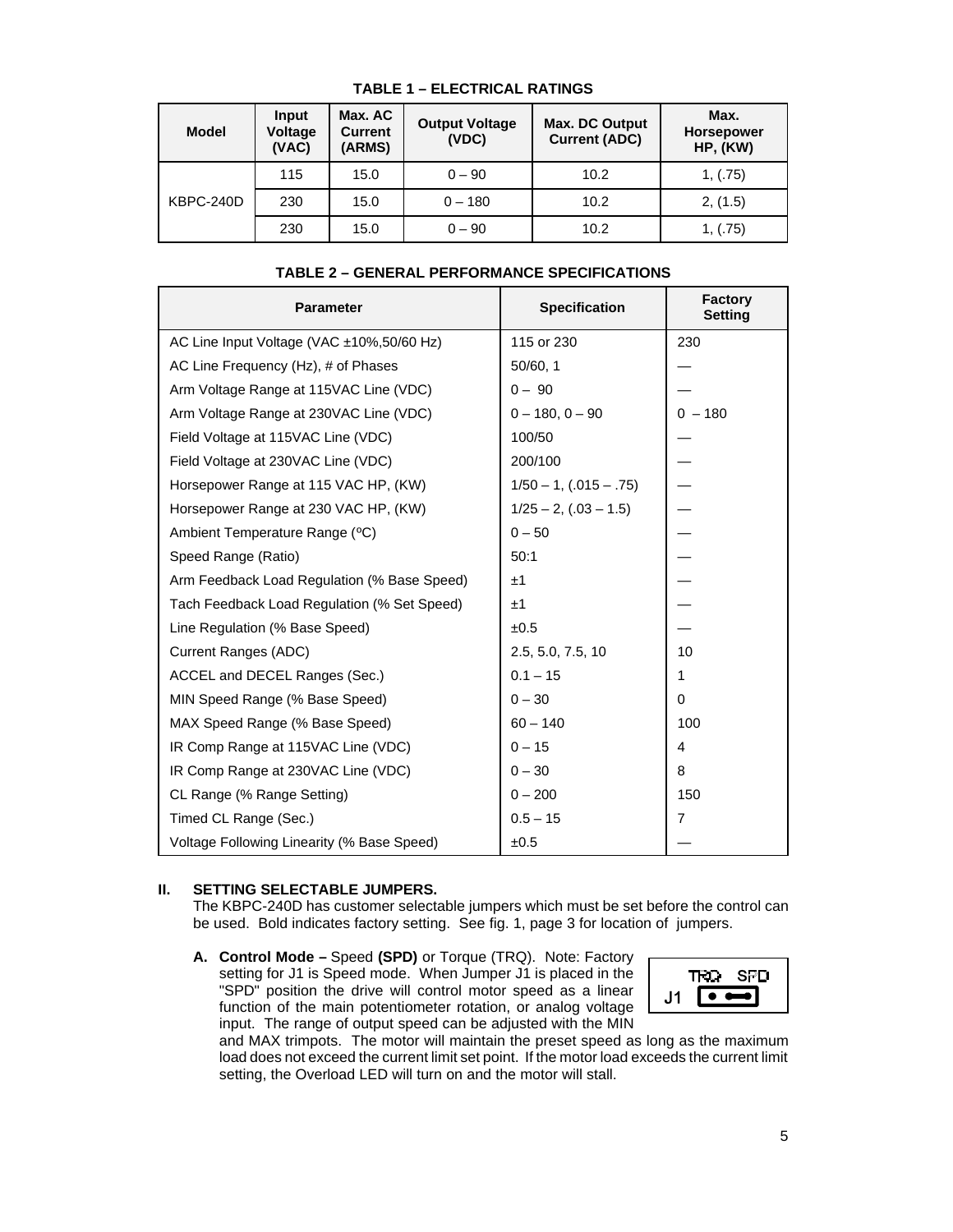

When Jumper J1 is placed in the "TRQ" position, the drive will control motor torque as a linear function of main potentiometer rotation. If the motor load exceeds the torque setting, the motor will stall, the Overload LED will light, and the drive will apply a constant preset torque based on the potentiometer setting. The Overload LED will light when the load torque approaches the current limit set point. The torque limits are set via jumper J4 and the CL trimpot. (Note: When operating in the Torque Mode, Jumper J5 **must** be in the "NTCL" position or drive will shut down when CL Timer times out.)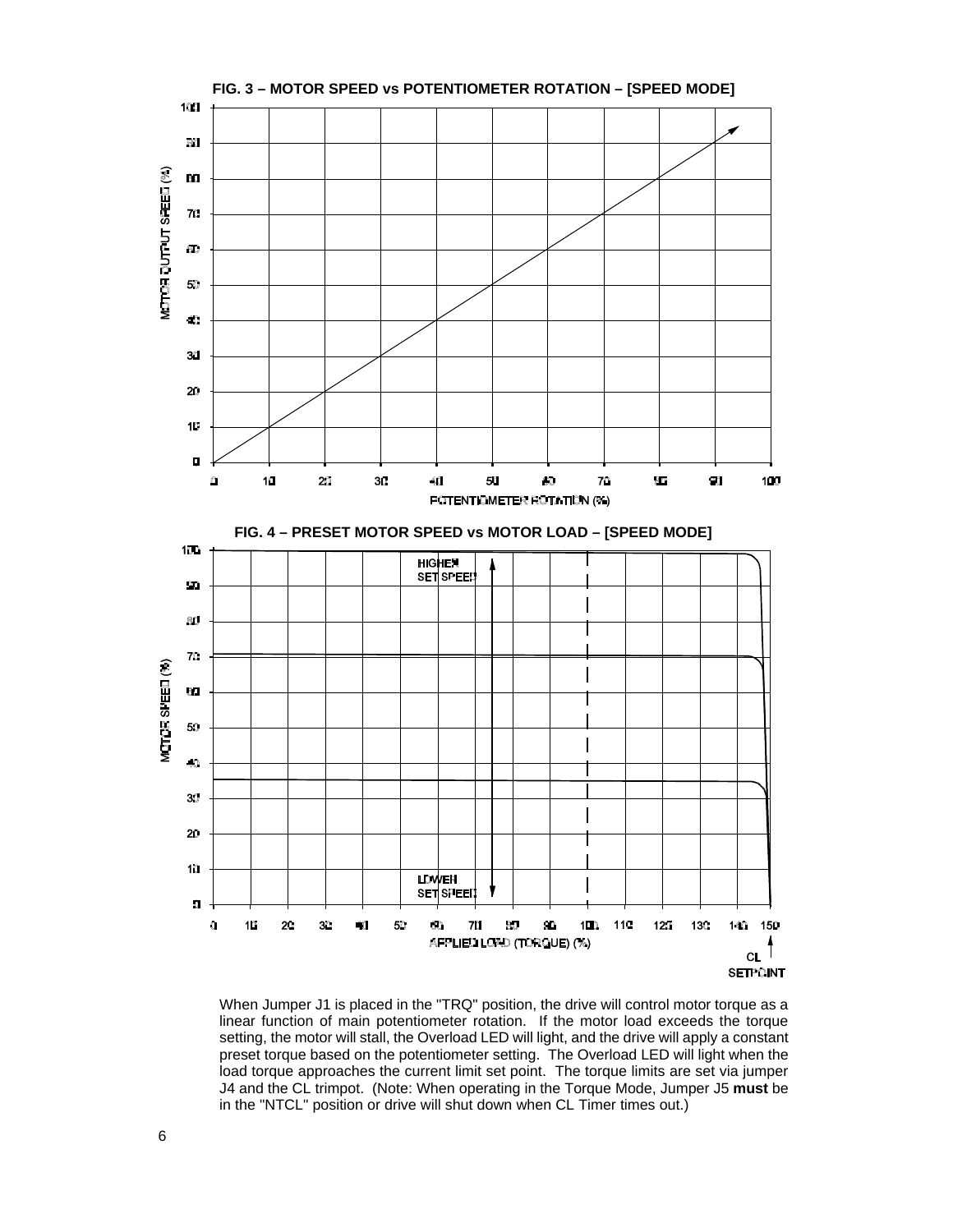

- **B. J2A, J2B Input AC Line Voltage –** Select proper input line voltage 115VAC or 230VAC by placing **both** J2A and J2B in the correct corresponding positions, "115V" or **"230V."**
- **C. J3 Armature Voltage Output and Tach-generator Feedback –** Select the desired armature voltage by placing J3 in the proper position "90V" for 90 – 130VDC motors and **"180V"** for 180 – 220 VDC motors. For

**TABLE 3 – SETTING AC LINE VOLTAGE WITH JUMPER J2A and J2B**

| <b>Control Set for 230 VAC</b><br>(Factory Setting) | <b>Control Set for 115 VAC</b> |  |  |
|-----------------------------------------------------|--------------------------------|--|--|
| <b>115V</b>                                         | 115V                           |  |  |
| 23DV                                                | <b>230V</b>                    |  |  |
| J2A                                                 | J2A                            |  |  |
| J2B                                                 | J2B                            |  |  |
| 230V                                                | $23$ $\text{d}$                |  |  |
| 15V                                                 | 15V                            |  |  |

115VAC line input the armature voltage must be set to "90V."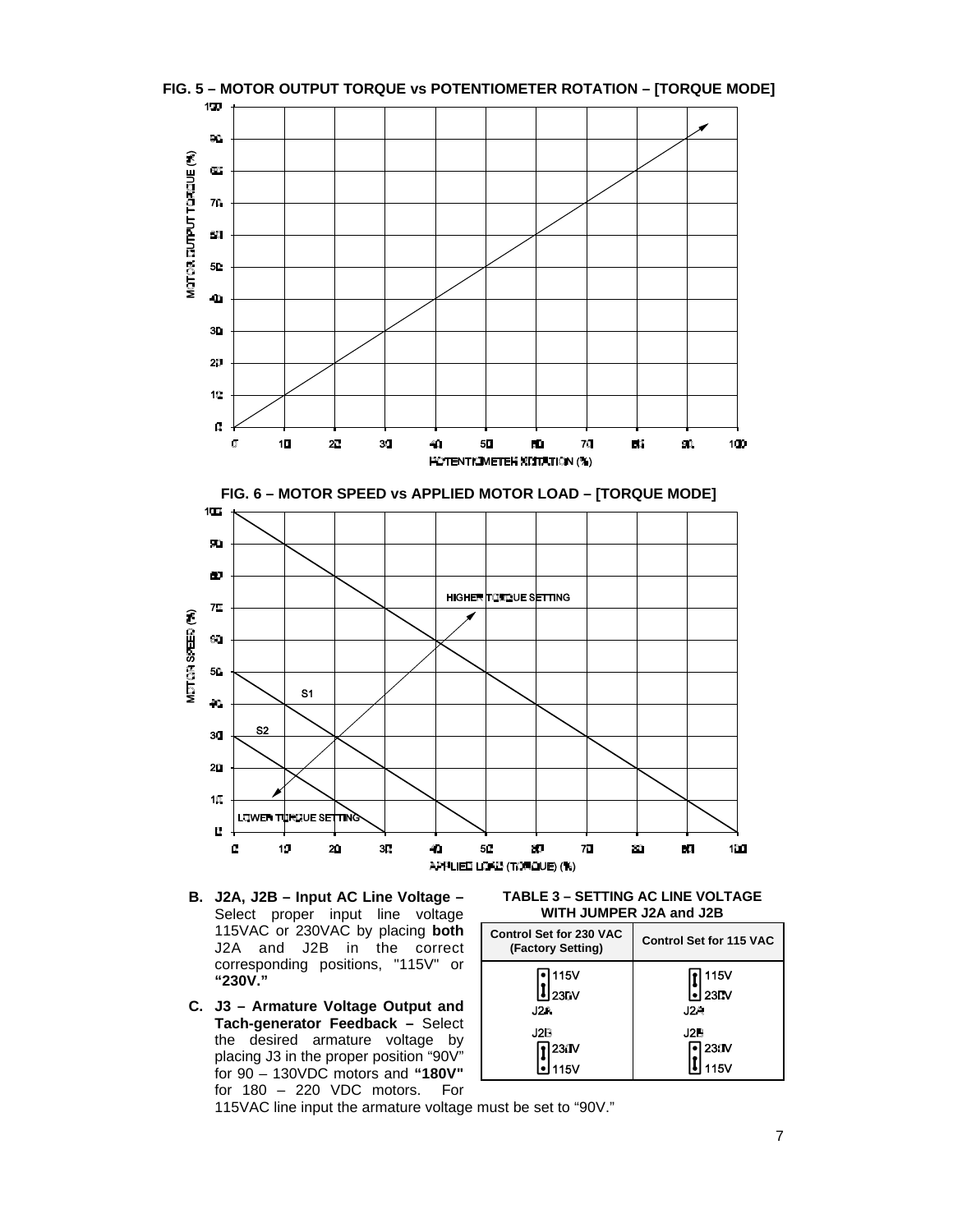For 230VAC line input, the armature voltage is normally set to"180V". However, it is also possible to operate in a Step-Down Mode (90 – 130VDC motor with a 230VAC line) by setting J3 to "90". However, reduced performance may result.

If tach-generator feedback is to be used, J3 must be placed in the "T" position and an external DC tach-

#### **TABLE 4 – SETTING ARMATURE VOLTAGE WITH JUMPER J3**

| <b>Control Set for 180 VDC</b><br>(Factory Setting) | <b>Control Set for 90 VDC</b> |
|-----------------------------------------------------|-------------------------------|
| 180V                                                | 180V                          |
| N                                                   | 90V                           |
| 13                                                  | 13                            |

generator must be connected. See section II, F, p. 9, and section IV, E on page 11 for additional information.

**D. J4 – Armature Current –** Select the J4 position (2.5A, 5A, 7.5A, **10A**) closest to the rated motor current. Note that the output is factory set to 150% of the J4 position (e.g. 15 amps in the 10A position and 11 amps in the 7.5 position, etc.). This setting can be readjusted using the CL trimpot (see section VII, E on page 14).

| <b>JUMPER J4*</b> |   | <b>Motor Horsepower Range</b> |                |  |
|-------------------|---|-------------------------------|----------------|--|
|                   |   | <b>90 VDC</b>                 | <b>180 VDC</b> |  |
| 10.0 Amps         | Ī |                               | 2              |  |
| 7.5 Amps          |   | 3/4                           |                |  |
| 5.0 Amps          |   | $1/3 - 1/2$                   | $3/4 - 1$      |  |
| 2.5 Amps          |   | $1/6 - 1/4$                   | $1/3 - 1/2$    |  |

**TABLE 5 – JUMPER J4 SETTING vs MOTOR HORSEPOWER**

Note: Jumper J4 is shown in the factory setting.

**Application Note – Subfractional Horsepower Motors.** For subfractional motors with current ratings below 2.5 amps, the KBPC can be modified as follows. Note: Before making this modification you must have a .05 ohm Plug-in Horsepower Resistor® (KB P/N 9839). Carefully clip out the large power resistor R69 on the printed circuit board. The resistor location is indicated in fig. 1, p. 3.) Insert the .05 ohm Plug-in Horsepower Resistor<sup>®</sup> into the two (2) pins located under the resistor R69. Each of the current selection values are now divided by 10. See table 6 below.

#### **TABLE 6 – CURRENT LIMIT SETTINGS with .05 OHM PLUG-IN HORSEPOWER RESISTOR INSTALLED**

| <b>Original J4 Current</b><br><b>Jumper Selection</b> | <b>New J4 Current</b><br><b>Jumper Selection</b> | <b>New Current Limit</b><br><b>Trimpot Range</b> | <b>New Current Limit Trimpot</b><br><b>Factory Setting</b> |
|-------------------------------------------------------|--------------------------------------------------|--------------------------------------------------|------------------------------------------------------------|
| 10.0 Amps                                             | 1.0 Amps                                         | $0 - 2.0$ Amps                                   | $1.50$ Amps                                                |
| 7.5 Amps                                              | 0.75 Amps                                        | $0 - 1.5$ Amps                                   | $1.13$ Amps                                                |
| 5.0 Amps                                              | 0.5 Amps                                         | $0 - 1.0$ Amps                                   | $0.75$ Amps                                                |
| 2.5 Amps                                              | $0.25$ Amps                                      | $0 - 0.5$ Amps                                   | 0.38 Amps                                                  |

**E. J5 – Current Limit Mode –** (Factory set for **"TCL"**) This control contains electronic current limiting which limits the maximum DC current to the motor  $J5$ (the current limit set point is established with the selection of the TCL  $\boxed{\rightarrow\bullet}$  NTCL J4 position and the setting of the CL trimpot). Two modes of current limit operation are provided: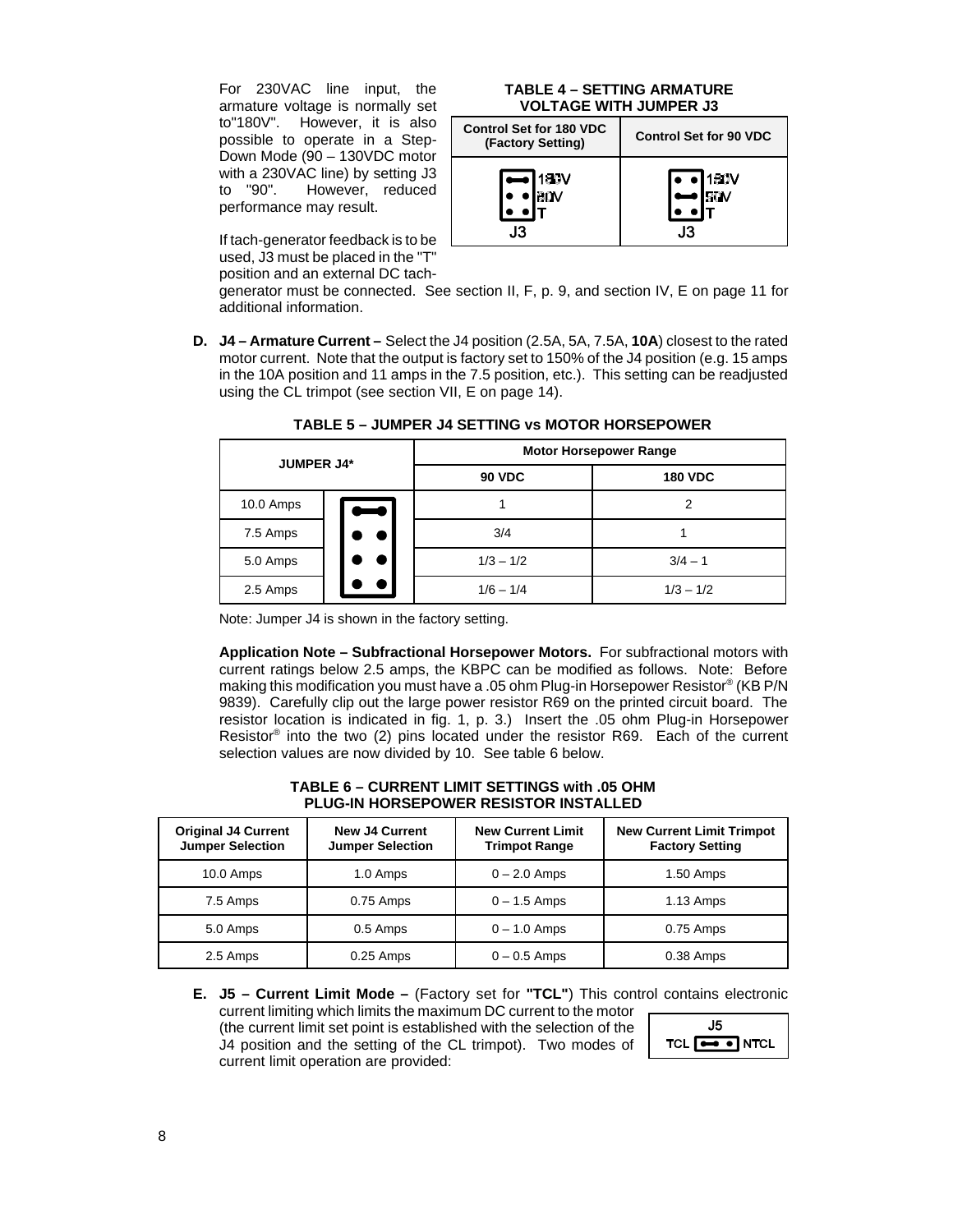1. Timed current limit "TCL": In this mode the drive will turn off after being in current limit for a preset time. The time period is adjustable with the TCL trimpot from 0.5-15 seconds and is factory set for approximately seven (7) seconds. **TCL provides electronic motor overload protection.**

*Application Note: After the control times out in TCL, it can be reset using the Start Switch by setting the switch to the "STOP" position and then to "START," or by disconnecting and reconnecting the AC line. If the Start Switch is jumpered out, the control can be restarted after timing out in TCL, by disconnecting and reconnecting the AC line. Note, the Overload lamp will remain lighted until the control is reset.*

- 2. Non-Timed Current Limit "NTCL": In this mode the drive will reach the preset current limit during overload and stay at that level until a fuse blows or the drive is manually turned off. If non-timed CL operation is desired, move jumper J5 from the factory set "TCL" position to the "NTCL" position. The NTCL position must be used when operating in the Torque Mode. See section II, A on page 5.
- **F. J6 Tach-generator voltage –** (Note: Selection of this jumper position is not required if tach-generator feedback is not used.) If tach-generator feedback is used, select the J6 position (**7V**, 20/30V, 50V) which corresponds to the tach-generator voltage in **Volts/1000 RPM**. The selection of J6 position is based on a maximum motor speed of 1800 RPM. If other than standard tach-generator voltages and motor speeds are used, an external resistor (RT) may be used (1/2 watt rating).



- 1. Install resistor (RT) in series with either tach-generator lead.
- 2. Place J6 in "7V" position.
- 3. Calculate the value of (RT) as follows:

RT = 
$$
[(1.64 \times VT \times S) - 20,000]
$$
  
  $\begin{cases} VT = Tach Voltage in Volts/1000  
 RPM  
 S = Base speed of motor in RPM$ 



**G. J7 – Signal Input Voltage –** The output of this control is normally controlled with the main potentiometer. However, an **Isolated** analog voltage may also be used in place of a potentiometer. The control can be scaled for either a 0-5VDC or 0-

10VDC by placing J7 in the appropriate position "5V" or **"10V"**. The scaling can be further adjusted with the "Max" trimpot. See section IV, F 2, on page 12 for wiring information.



Note: If an **Isolated** input signal is not available an accessory Signal Isolator Model KBSI-240D (KB P/N-9431) can be installed. The KBSI-240D accepts a wide range of signal voltage and current. An Installation Kit containing Auto/Man Switch and required wiring is also available (P/N 9377).

#### **III. MOUNTING**

Mount the control in a vertical position on a flat surface. Be sure to leave enough room below the bottom of the control to allow for the AC line and motor connections. Although the control is designed for outdoor and washdown use, care should be taken to avoid extremely hazardous locations where physical damage can occur. **Note: Do not use this control in an explosion proof application.** If the control is mounted in a closed, unventilated cabinet, remember to allow for proper heat dissipation. If full rating is required, a minimum enclosure size of 12" W x 24" H x 12" D should be used.

Front Cover - The KBPC case is designed with a hinge so that when the front cover is open, all wiring stays intact. To open the cover, the four cover screws must be loosened, so they no longer are engaged in the case bottom. Note that these screws are captive and the front cover holes are threaded. After mounting and wiring, close the front cover, making sure all wires are contained within the enclosure and the gasket is in place around the cover lip. Tighten all four cover screws so that the gasket is slightly compressed. **Do not overtighten.**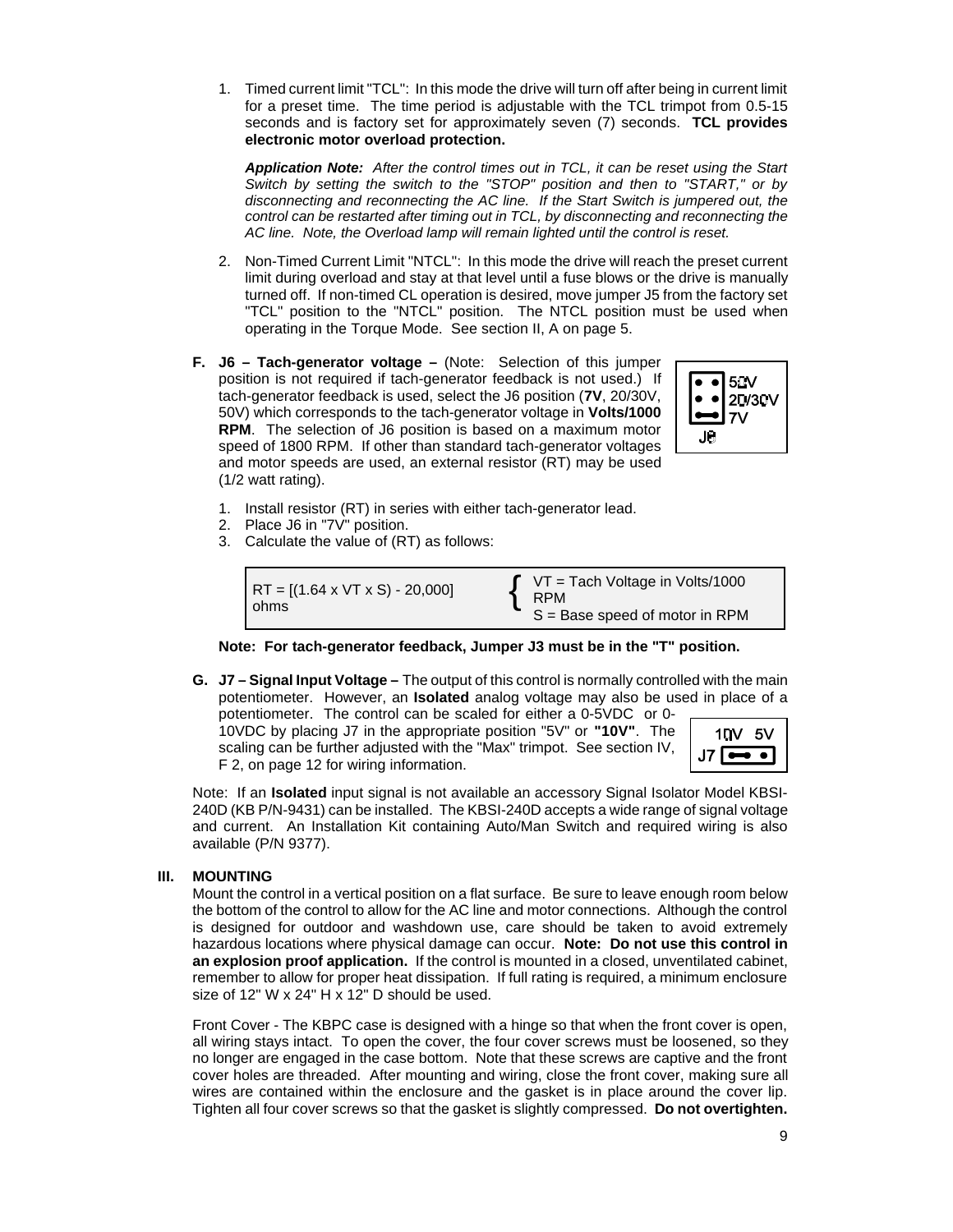

# **IV. WIRING. Warning! Read Safety Warning before attempting to use this control.**

**Warning! To avoid erratic operation do not bundle AC Line and motor wires with potentiometer, voltage following, enable, inhibit or other signal wiring. Use shielded cables on all signal wiring over 12" (30 cm) – Do not ground shield.**

Wire control in accordance with the National Electric Code requirements, and other codes that apply. Be sure to fuse each conductor which is not at ground potential. **Do not fuse neutral or grounded conductors**. Note: See section V, Fusing, on page 13. A separate AC line switch, or contactor, must be wired as a disconnect switch, so that the contacts open each ungrounded conductor. An accessory ON/OFF AC Line Switch (KB P/N 9341) may be installed in this control in lieu of, or in addition to, the Start/Stop Switch normally provided. The switch can be wired for double pole or single pole operation. (See fig. 8, for AC Line and Armature connection.)

To maintain the watertight integrity of the control, be sure to use suitable watertight connectors and wiring, which are appropriate for the application. Two .875" (22.2 mm) knockout holes are provided for a standard 1/2" knockout connector (not supplied) for wiring. A watertight plug is provided if only one knockout is required.

**A. AC Line –** Connect AC Line to terminals L1 and L2. (Be sure jumpers J2A and J2B are set to the correct position to match the AC line input voltage. See table 8 on page 11.

| Terminal Block     | <b>Connection</b>  | <b>Supply Wire Gauge*</b> |                | <b>Maximum Tightening</b> |
|--------------------|--------------------|---------------------------|----------------|---------------------------|
| <b>Designation</b> | <b>Designation</b> | <b>Minimum</b>            | <b>Maximum</b> | Torque (lbs inch)         |
| TB1                | A1, A2, L1, L2     | 22                        | 12             | 12                        |
| TB2                | F1, F2             | 22                        | 14             | 3.5                       |
| TB3                | T+. T–             | 22                        | 14             | 3.5                       |

**TABLE 7 – TERMINAL BLOCK WIRING INFORMATION**

\*Use Cu wire only (AWG)

**B. Motor Armature –** Connect motor armature to terminals  $A1 (+)$  and  $A2 (-)$ . (Be sure jumper J3 is set to closely match motor voltage. See table 8, p. 11.) **WARNING!** Do not wire switches or relays in series with the armature. **Armature switching can cause catastrophic failure of motor and/or control. Do not bundle AC and motor wires with other wires (e.g., potentiometer, analog input, Forward-Brake-Reverse, etc.).**

#### **FIG. 8 – CONNECTION DIAGRAM**

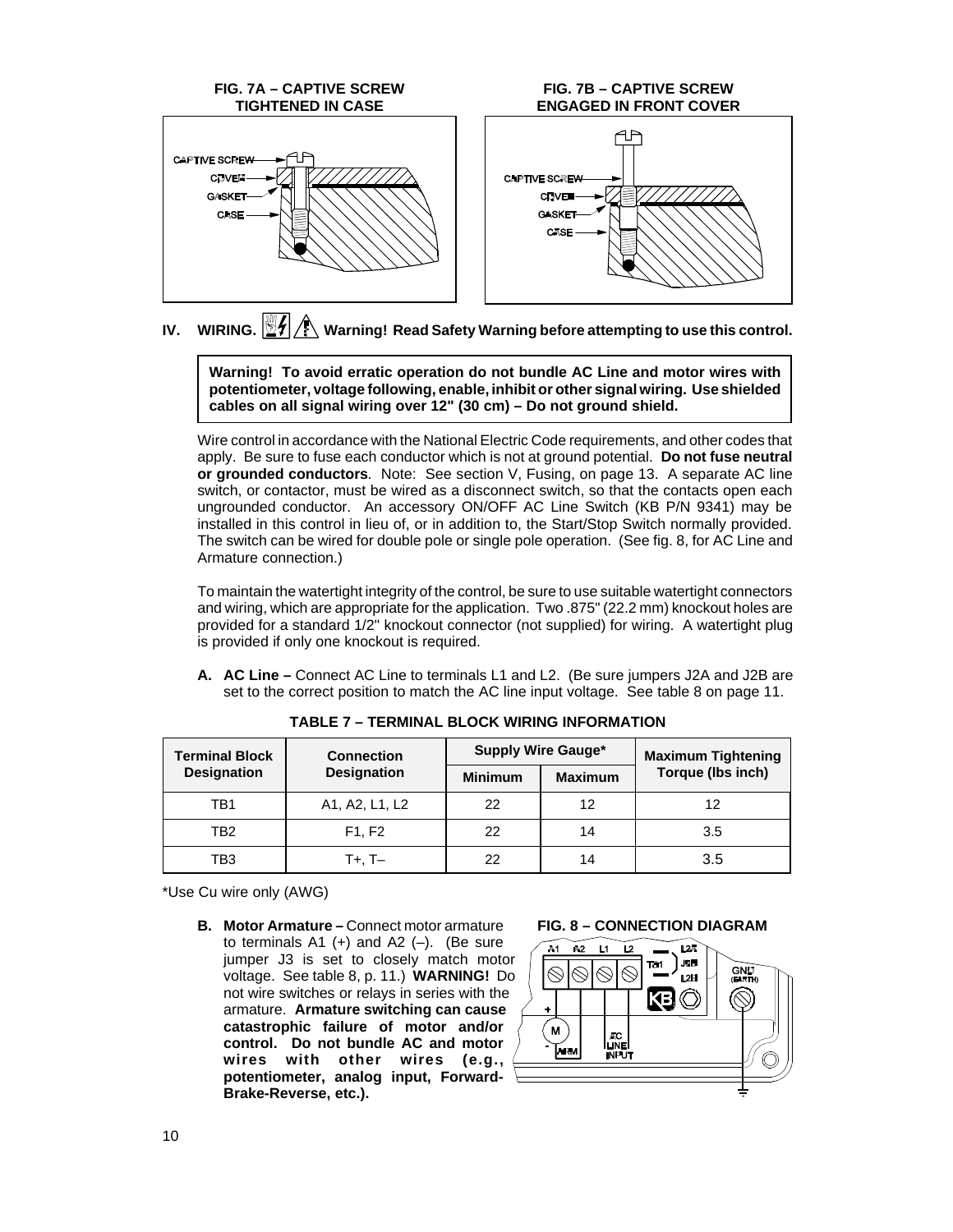| <b>AC INPUT VOLTAGE</b> | <b>J2A, J2B POSITION</b> | <b>J4 POSITION</b> | <b>MOTOR VOLTAGE</b> |
|-------------------------|--------------------------|--------------------|----------------------|
| 115                     | 115                      | 90                 | 90                   |
| 230                     | 230                      | 180                | 180                  |
| 230                     | 230                      | 90*                | $90*$                |

#### **TABLE 8 – RELATIONSHIP of AC LINE INPUT AND MOTOR VOLTAGE with J2 and J3 JUMPER POSITION**

\*A 90VDC motor can be used with a 230VAC line. However, speed range may be reduced and motor derating may be required.

**C. Field –** For Shunt Wound Motors **Only**. Do not use terminals F1 and F2 for any other purpose than to power the field on a shunt wound motor. Connect motor shunt field to terminals F1 and F2 for 90VDC motors with 100VDC fields and 180VDC motors with 200VDC fields. For motors with half voltage fields, 90VDC motors with 50VDC fields and 180VDC motors with 100VDC fields, connect field to terminals F1 and L1. See table 9 for summary of Field Connections. See figures 9A and 9B for field wiring diagrams.

**CAUTION – Shunt-Wound motors may be damaged if field remains powered without motor rotating for an extended period of time.**

| <b>AC Line Voltage (VAC)</b> | <b>Motor Voltage</b> | <b>Field Voltage (VDC)</b> | <b>Field Connection</b> |
|------------------------------|----------------------|----------------------------|-------------------------|
| 115                          | 90                   | 100                        | $F+, F-$                |
| 115                          | 90                   | 50                         | $F+, L1$                |
| 230                          | 180                  | 200                        | $F+, F-$                |
| 230                          | 180                  | 100                        | $F+, L1$                |
| 230                          | $90*$                | 100                        | $F+, L1$                |

**TABLE 9 – FIELD CONNECTIONS (Shunt Wound Motors Only)**

\*Step Down operation (see section II C, p. 7).



- **D. Ground –** Be sure to ground (earth) the control by connecting a ground wire to the Green Ground Screw located to the right of the terminal block. (See fig. 1, p. 3)
- **E. DC Tach-generator Input –** If tachgenerator feedback is required, an analog tach signal must be connected to the terminal block TB3. (Note: For tachgenerator feedback Jumper J3 must be set



#### **FIG. 10 – TACH-GENERATOR CONNECTION DIAGRAM**



to the "T" position, jumper J6 must be set for the proper tach voltage, and the IR COMP **must be set to minimum (ccw) position.**) (See section II F, p. 9.) Connect the tachgenerator so that when the motor rotates the positive tach voltage lead is connected to T+ and the negative tach lead is connected to T– (See figure 10).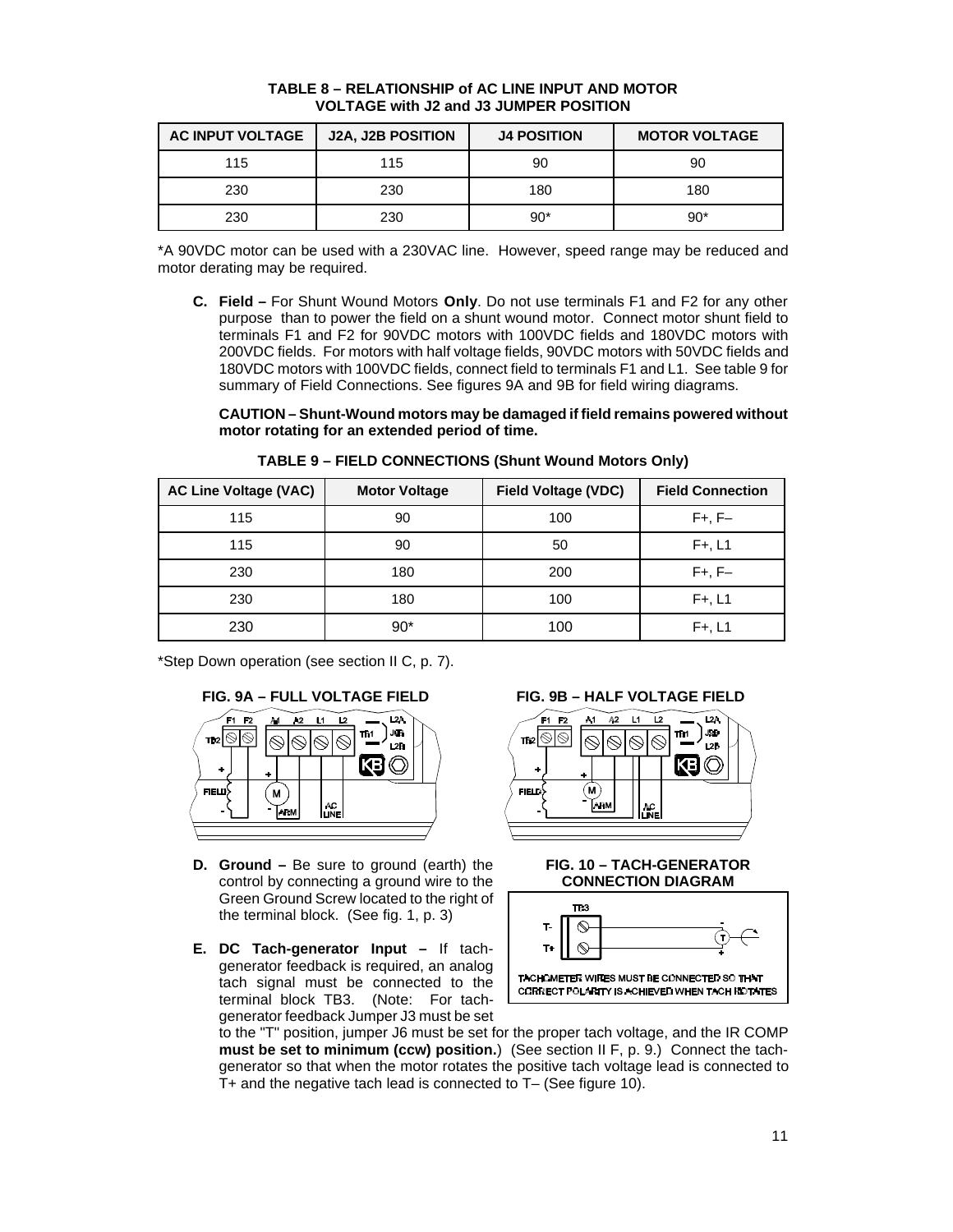**Note: If the tach voltage is connected backwards, the control will drive the motor at full speed only. Note: If the Forward-Brake-Reverse switch is used, provision must be made to reverse the polarity of the tach-generator leads when the control is switched to "Reverse."**

**Warning! To avoid erratic operation do not bundle AC Line and motor wires with potentiometer, voltage following, enable, inhibit or other signal wiring. Use shielded cables on all signal wiring over 12" (30 cm) – Do not ground shield.**

**F. Main Potentiometer –** The control is supplied with the main potentiometer prewired. However, the control can also be operated from a remote potentiometer, or from an *Isolated* analog voltage for voltage following. To operate from an external source remove **white, orange and violet** potentiometer leads from terminals P1, P2 and P3. The leads may be taped and left in the control. The





potentiometer itself may be removed, if a watertight seal is used to cover the hole in the front cover.

- 1. Remote Potentiometer Connect remote potentiometer wires to terminals P1, P2 and P3, so that the "high" side of the potentiometer connects to P3, the "wiper" to P2 and the "low" side to P1. (See figure 11.)
- 2. Analog Input An isolated 0-5 or 0-10VDC analog voltage can also be used to drive the control. Note: If an isolated signal voltage is not available, an optional signal isolator can be installed (Model KBSI-240D, P/N 9431, see figure 17, p. 20 for signal isolator wiring diagrams). Connect the isolated input voltage to terminal P2 $(+)$  and P1 $(-)$ . (See fig. 12)





 $\perp$  start  $\perp$  сом  $\perp$  stop

Note: Be sure jumper J7 corresponds to proper range of input voltage 0-10 or 0- 5VDC. When the potentiometer is disconnected from P1, P2 and P3 to connect an analog input signal, the MIN trimpot will have to be adjusted clockwise to achieve a 0<sup>+</sup> output voltage.

- **G.** Remote Start/Stop Switch A remote FIG. 13 REMOTE START/STOP SWITCH Start/Stop Switch can be installed by removing the wires from the "Start," "Com" and "Stop" terminals, and reconnecting them to a remote switch. (See fig. 13.) Note: To eliminate Start/Stop function, join the "Start" & "Com" Quick Connect terminals with a jumper.
- **H. Inhibit –** The control can be electronically stopped and started with the Inhibit circuit. To "Stop" the control, Terminals I1 & I2 must be joined via a contact. The control can be restarted by opening the contact.



**Note: The Inhibit should not be used as a safety disconnect.** Use only the AC Line for that purpose. (See fig. 14.) Note: The Inhibit Circuit is not isolated. Do not common or ground inhibit leads.

**I. Enable –** The control can also be started and stopped with an Enable circuit (the Enable circuit functions opposite to that of the inhibit circuit; INHIBIT: open to start-close to stop, ENABLE: open to stop-close to start). The Enable function is established by wiring a contact in series with the violet potentiometer lead connected to terminal P3. (See fig. 15 on page 13.) The Enable circuit is not isolated. Do not common or ground wiring. **Note:** The MIN speed trimpot must not be set higher then 70% CW rotation (approx. 2:00 o'clock position) or Enable will not function.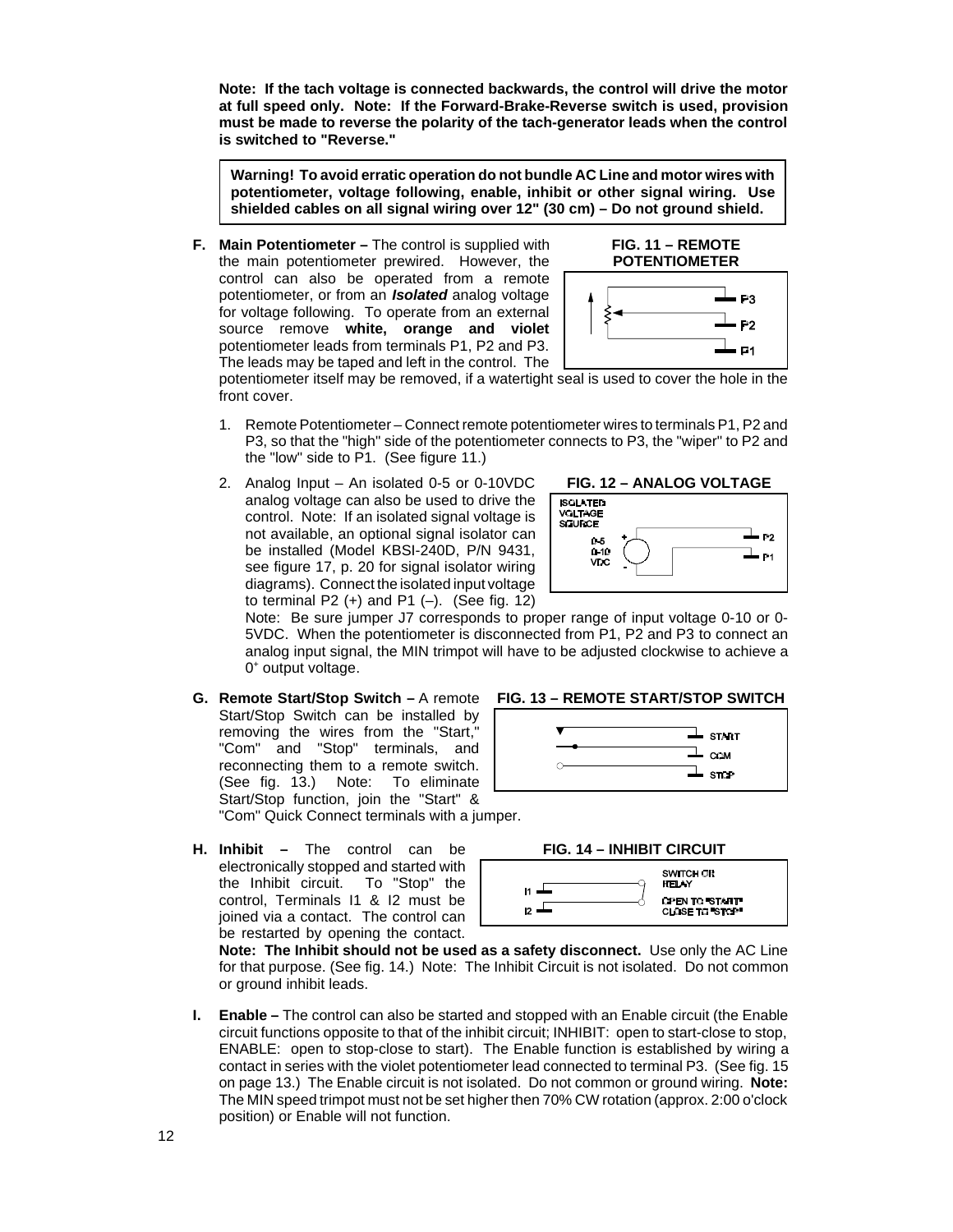

### **V. FUSING.**

- **A. AC Line Fusing –** Most electrical codes require that each ungrounded conductor contain fusing. Separate branch circuit fusing, or circuit breaker may be required. Check all electrical codes that may apply to the installation. This control does not contain AC line fuses. A 20 amp rated fuse or circuit breaker can be used.
- **B. Armature Fusing –** The correct size armature fuse **must be installed**, depending on the rating of the motor. **Control will not operate if fuse is not installed.** Fuse type should be Littelfuse 326 ceramic, Buss ABC, or equivalent. A fuse chart is presented below which suggests appropriate armature fuse ratings. However, the specific application may require larger fuse ratings based on ambient temperature, CL set point and duty cycle of operation. (See table 10 below.) (Fuse rating is based upon 1.7 times the motor current rating.)

| <b>Motor Horsepower</b> |                | Approx. DC Motor    | <b>Fuse Rating</b> |  |
|-------------------------|----------------|---------------------|--------------------|--|
| 90VDC                   | <b>180VDC</b>  | <b>Current Amps</b> | (AC Amps)          |  |
| 1/8                     | 1/4            | 1.3                 | 2                  |  |
| 1/6                     | 1/3            | 1.7                 | 2                  |  |
| 1/4                     | 1/2            | 2.5                 |                    |  |
| 1/3                     | 3/4            | 3.3                 | 5                  |  |
| 1/2                     |                | 5.0                 | 8                  |  |
| 3/4                     |                | 7.5                 | 12                 |  |
|                         | $\mathfrak{p}$ | 10.0                | 20                 |  |

**TABLE 10 – ARMATURE FUSE CHART**

**Note:** Armature fuse is not supplied and must be installed for control to operate.

#### **VI. OPERATION**

#### **WARNING! Read Safety Warning on page 2 before attempting to operate the control or severe injury or death can result. Failure to follow the Safety Warning Instructions may result in electric shock, fire or explosion.**

After the control has been set up properly (the jumpers set to the desired positions, and the wiring completed), the start-up procedure can begin. If AC power has been properly brought to the control, the "ON" LED and the "STOP" LED indicators will be lighted. Before initially starting, be sure the main potentiometer is in the minimum position. To start the control move the Start/Stop toggle to the "Start" position and release. The "Stop" LED should extinguish and the motor should rotate as the potentiometer knob is rotated clockwise. Note: If the motor rotates in the incorrect direction, it will be necessary to disconnect the main AC power and reverse the armature wires. To stop the motor, move the Start/Stop toggle to the Stop position. If power is lost, the control will not restart, unless the Start/Stop toggle is moved to the Start position.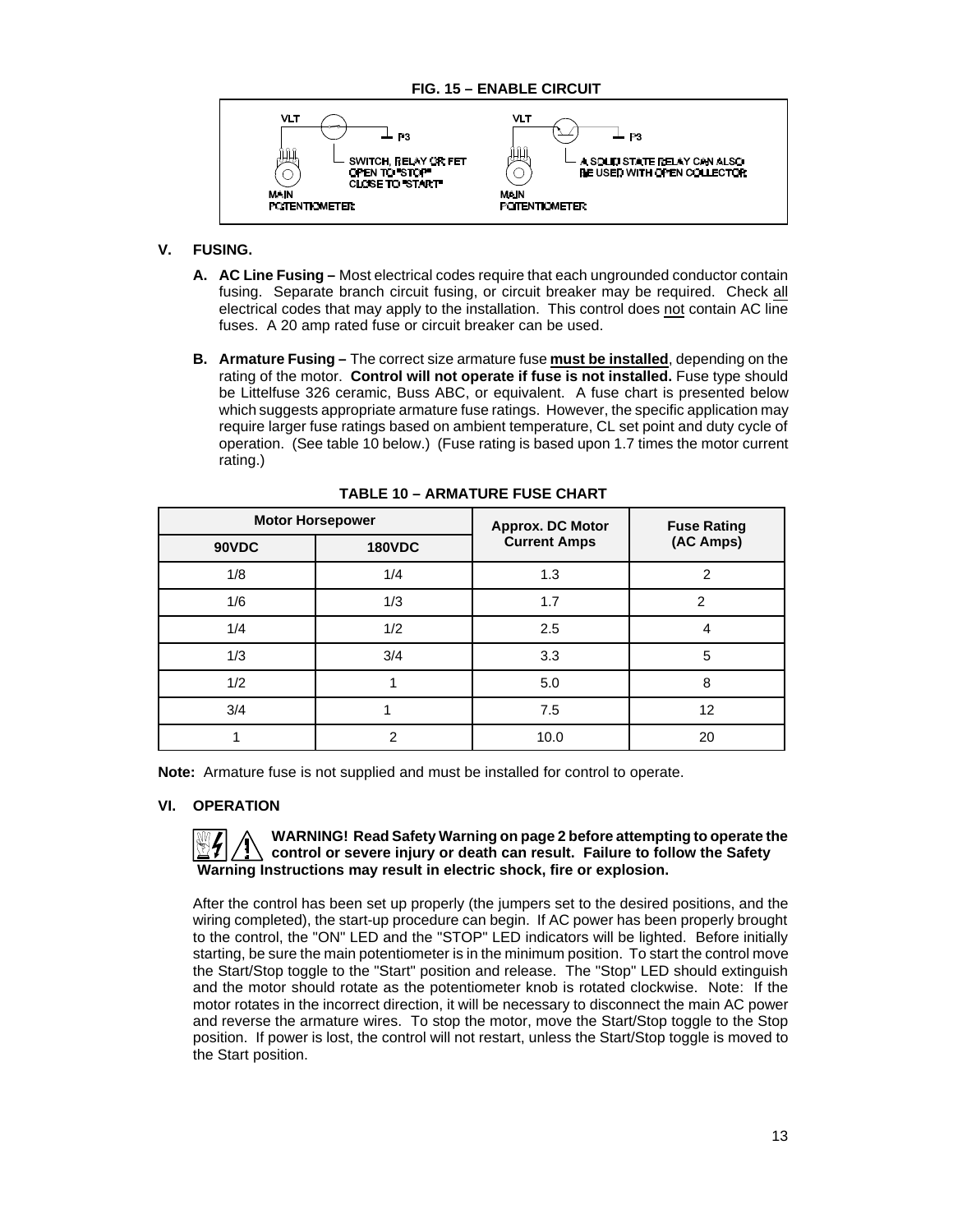#### **VII. TRIMPOT ADJUSTMENTS.**

The control contains trimpots, which have been factory adjusted for most applications. Figure 1 page 3 illustrates the location of the trimpots and their approximate adjustment positions. Some applications may require readjustment of the trimpots in order to tailor the control to exact requirements. (See table 2, p. 5 for range and factory setting of all trimpots.) Readjust trimpots as follows: **WARNING**. Do **not** adjust trimpots with main power on if possible. **If adjustments are made with power on, insulated adjustment tools must be used and safety glasses must be worn. High voltage exists in this control. Electrocution and/or fire can result if caution is not exercised. Safety warning must be read and understood before proceeding**.

- **A. Minimum Speed (MIN) –** The MIN trimpot is used to set the minimum voltage of the drive. This sets the minimum speed of the motor. Adjust the MIN trimpot as follows:
	- 1. Rotate Main Potentiometer to minimum speed position (full counterclockwise).
	- 2. Increase setting of MIN trimpot so that motor runs at desired minimum speed.
- **B. Maximum Speed (MAX) –** The MAX trimpot is used to set the maximum voltage of the drive. Adjust the MAX trimpot as follows:
	- 1. Rotate Main Potentiometer to maximum speed position (full clockwise).
	- 2. Adjust MAX trimpot setting to desired setting of motor speed.
- **C. Acceleration (ACCEL) –** The ACCEL trimpot sets the amount of time it takes the control to reach full output. The trimpot is factory set to one (1) second. If more rapid acceleration is desired, rotate the trimpot counterclockwise. Note: Rapid ACCEL setting may cause the current limit circuit to activate which will extend the acceleration time. For a longer acceleration time, rotate ACCEL trimpot clockwise. 50% rotation represents approximately seven (7) seconds and full rotation is approximately fifteen (15) seconds.
- **D. Deceleration (DECEL) –** The DECEL trimpot sets the amount of time it takes the control to go from full speed to minimum speed when rotating the main potentiometer CCW. The trimpot is factory set to one (1) second, and can be readjusted to full counterclockwise position for more rapid DECEL. Note: On high inertial loads, a rapid DECEL setting may cause the motor to coast to a stop slower than the DECEL setting. To increase deceleration time, rotate DECEL trimpot clockwise. 50% rotation represents approximately seven (7) seconds and full rotation is approximately fifteen (15) seconds. Note: The Decel circuit works when rotating the main speed pot in the CCW direction or when opening the P3 lead of the main pot or when placing the Start/Stop Switch Toggle to the Stop position. It does not operate when power is removed.
- **E. Current Limit (CL) –** This trimpot is used to set the maximum amount of DC current that the motor can draw. The amount of DC current determines the amount of maximum motor torque in both the Speed Control Mode and Torque Mode. The CL trimpot is factory set at 150% of the current established by the jumper J4 selection. Also see section VIII C, on page 15). Readjust the CL trimpot as follows:
	- 1. Turn CL trimpot to minimum (CCW) position. Be sure jumper J4 is in proper position approximately equal to the motor DC ampere rating.
	- 2. When jumper J1 is set to the Speed Control Mode the main potentiometer should be set at 50% rotation. When jumper J1 is set to the Torque Mode the main potentiometer should be set at 100% of full rotation.
	- 3. Wire in a DC ammeter in series with armature lead. Lock shaft of motor.
	- 4. Apply power. Rotate CL trimpot CW until desired CL setting is reached (factory setting is 1.5 times rated motor current).

#### **CAUTION:**

1. Adjusting the CL above 150% of motor rating can cause overheating and demagnetization of some PM motors. Consult motor manufacturer.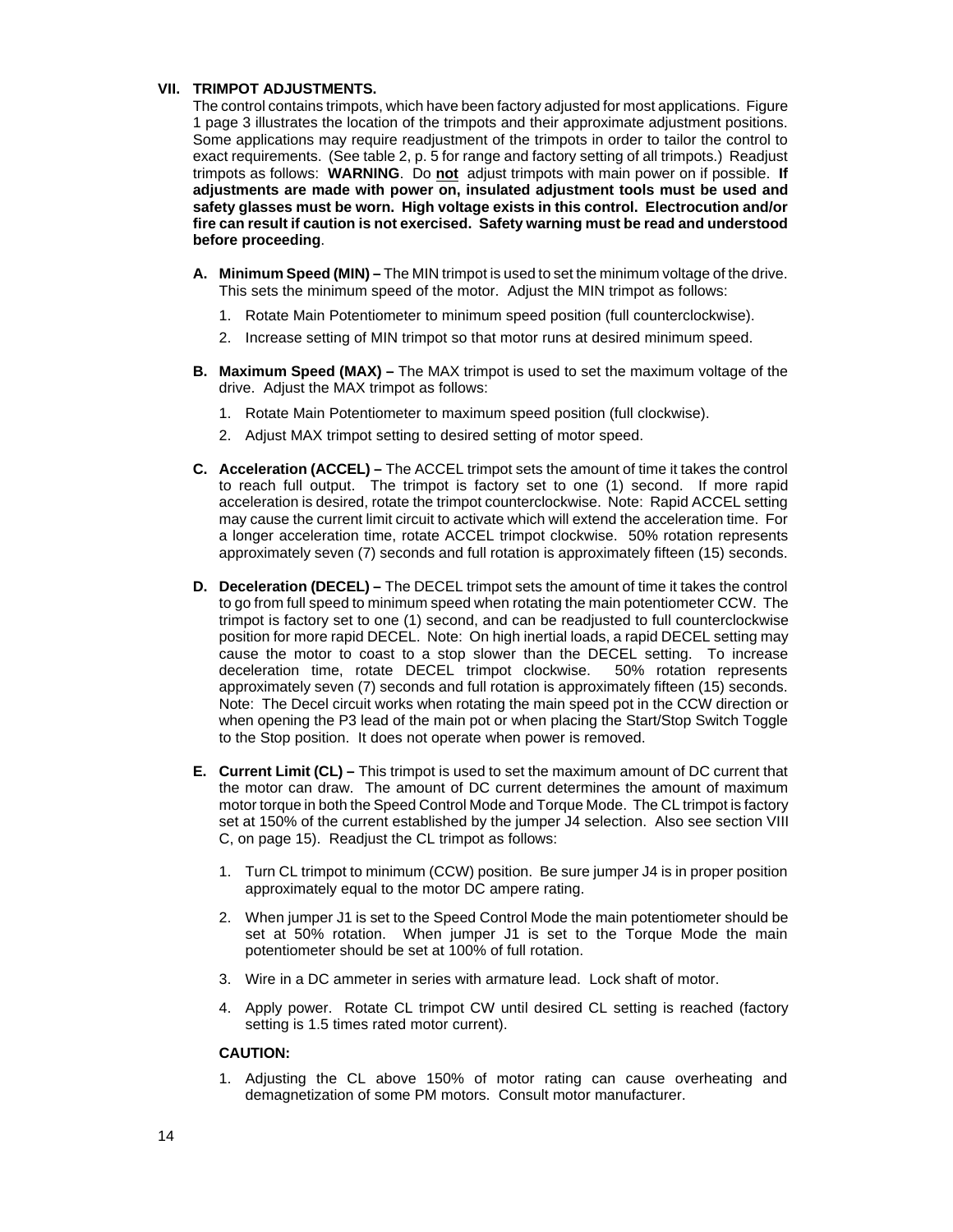- 2. Do not leave the motor in a locked condition for more than a few seconds since armature damage may occur.
- **F. IR Compensation (IR)** The IR comp circuit is used to stabilize motor speed under varying loads. **(Note: If control is in Tach Feedback mode, the IR trimpot should be set to minimum - ccw.)** Readjust the IR trimpot as follows:
	- 1. Run the motor at approximately 30-50% of rated speed under no load and measure actual speed;
	- 2. Load the motor to rated current. Rotate IR trimpot so that the loaded speed is the same as the unloaded speed measured in 1.

Control is now compensated so that minimal speed change will occur over a wide range of motor load. (Note: Too much IR Comp will cause unstable [oscillatory] operation.)

- **G. Timed Current Limit (TCL) –** Jumper J5 must be in the "TCL" position, in order for Timed Current Limit to be operational. This trimpot determines the approximate amount of time the drive will stay in Current Limit before trip out. The trimpot has an adjustment range of .5-15 seconds and is factory set for seven (7) seconds. The trimpot can be reset according to the desired trip time. Rotating the trimpot clockwise increases the trip time. This function provides motor overload protection. (See page 9, section II, E 1, "Application Note," for TCL operation.)
- **H. Jog Speed (JOG) –** This trimpot is operational only when the optional RUN-STOP-JOG Switch is installed (KB P/N 9340). In the JOG position the JOG trimpot can be used to set the JOG speed.

#### **VIII. FUNCTION INDICATOR LAMPS.**

The control contains three function LED Indicator Lamps that reflect its operational status.

- **A. Power On Indicator (ON) –** This lamp will glow GREEN when the AC line is connected to the control.
- **B. Stop Indicator (STOP) –** This lamp will glow YELLOW when the control is placed in the STOP mode with the Start/Stop Switch.
- **C. Overload Indicator (CL) –** When the motor is loaded to the current limit setpoint (CL setpoint is established by the setting of jumper J4 and the CL trimpot), this lamp will glow RED. If the control is allowed to stay in CL and then trips out in Timed Current Limit, the OL LED will remain lighted, until the control is restarted with the Start/Stop Switch. If the OL LED remains lighted during control operation, a fault condition may exist. Possible causes for this condition are as follows:
	- 1. Motor is overloaded Check motor amps with DC ammeter in series with armature. (If motor is shunt type, field may be open or not receiving proper voltage.)
	- 2. Motor may be defective Check motor for shorts or grounds.
	- 3. The CL may be set too low Check position of jumper J4 and CL trimpot.

**NOTE: In some applications, especially those requiring the motor to cycle on and off or from one speed to another, the OL indicator may blink indicating a transient overload. This may be a normal condition for the application.**

#### **IX. OPTIONAL ACCESSORIES.**

- **A. RUN-STOP-JOG Switch (P/N 9340) –** This switch provides a momentary jog speed that can be used to "inch" a machine into position. It assembles easily to the control via quick connect terminals. A rubber switch seal is included in order to maintain watertight integrity.
- **B. Forward-Brake-Reverse Switch (P/N 9339) –** This module provides a reversing function along with dynamic braking. A special hesitation switch is used along with an Inhibit function which minimizes arcing and plug-reversing. The installation is made simple with the use of quick-connect terminals. **Note: Signal Isolator (P/N 9431) cannot be installed with Foward-Brake-Reverse Switch.**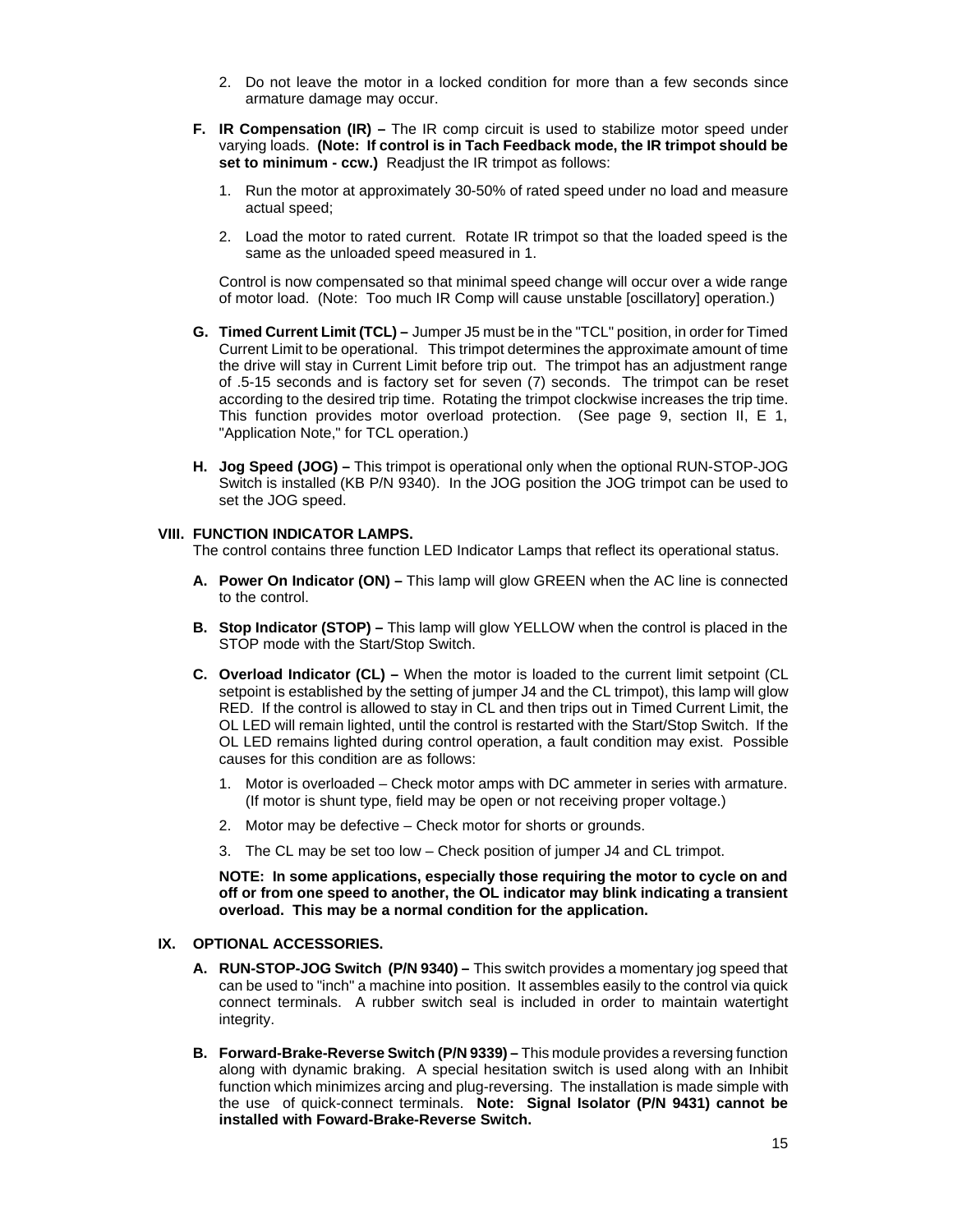**C. Signal Isolator (Model KBSI-240D, P/N 9431) –** Signal isolation is required when a remote nonisolated analog signal is to be used. Provision is made to install Model KBSI-240D on 4 bosses inside the front cover. The unit accepts a variety of voltage and current signals.

**Note: Foward-Brake-Reverse Switch (P/N 9339) cannot be installed with Signal Isolator.**

- **D. Auto/Manual Installation Kit (P/N 9377) –** This kit facilitates mounting of KBSI-240D Signal Isolator into KBPC-240D. Contains Auto/Man Switch and necessary wiring and hardware. (KBSI-240D, P/N 9431 purchased seperately).
- **E. ON/OFF AC Line Switch (P/N 9341) –** This option is desirable if a positive AC Line disconnect is required. The switch can be installed in lieu of the Start/Stop Switch (which can be easily removed) or in place of the Run-Stop-Jog or the Forward-Brake Reverse Switch. Installation is made via quick-connect terminals.
- **F. RFI Filter (Model KBRF-200A, P/N 9945A) –** The KBRF-200A meets the requirements of CE directives pertaining to RFI filtering.
- **G. Electronic Forward-Brake-Reverse (APRM-PC P/N 9378) –** The APRM-PC provides electronic reversing with solid state dynamic braking. Plug reversing is eliminated with KB's patented APRM®. The Unit is supplied with a FWD-BRK-REV toggle switch; however, it can also be switched with an external switch or relay.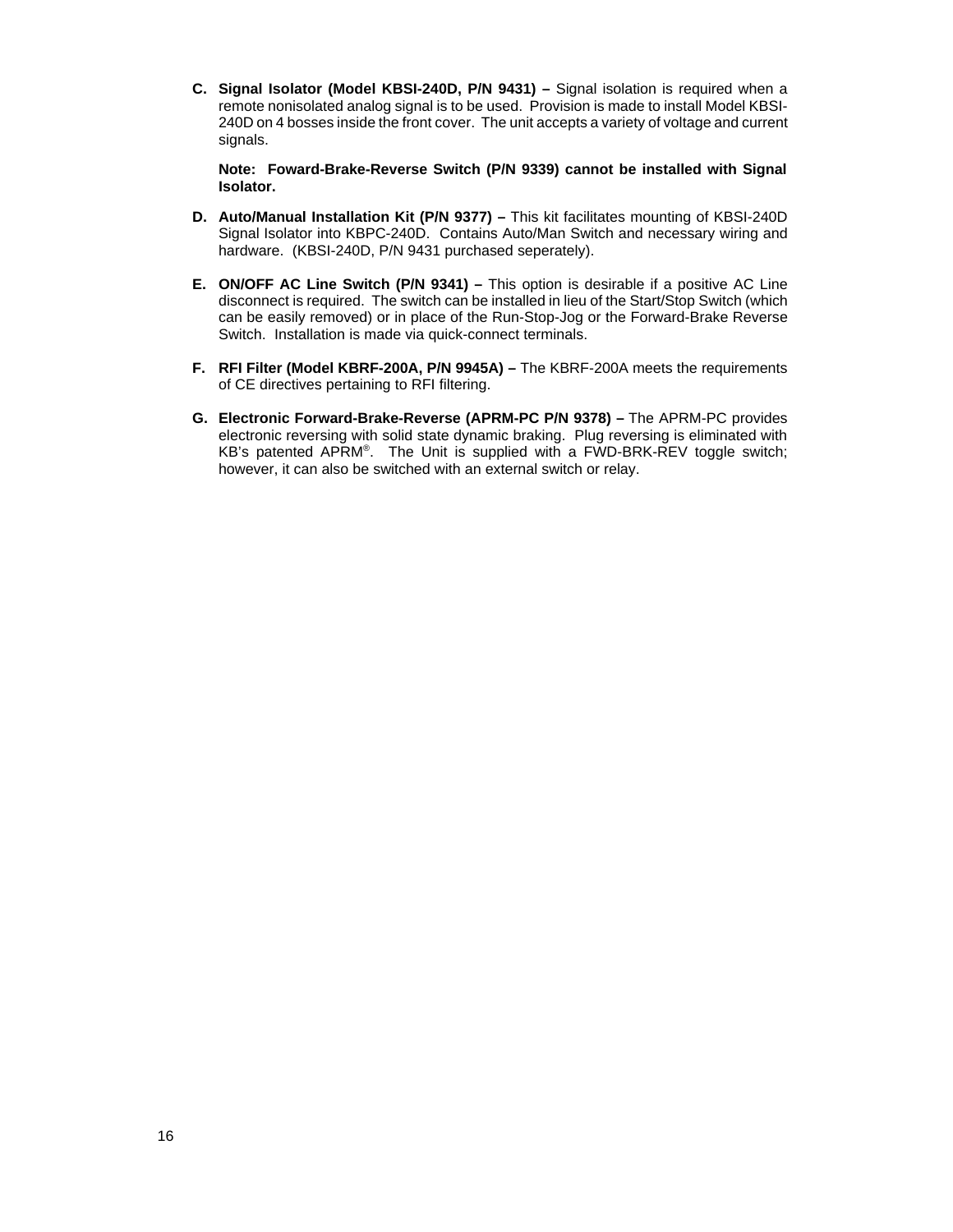

FIG. 17 - CONNECTION DIAGRAMS FOR KBPC-240D WITH KBSI-240D SIGNAL ISOLATOR **– CONNECTION DIAGRAMS FOR KBPC-240D WITH KBSI-240D SIGNAL ISOLATOR**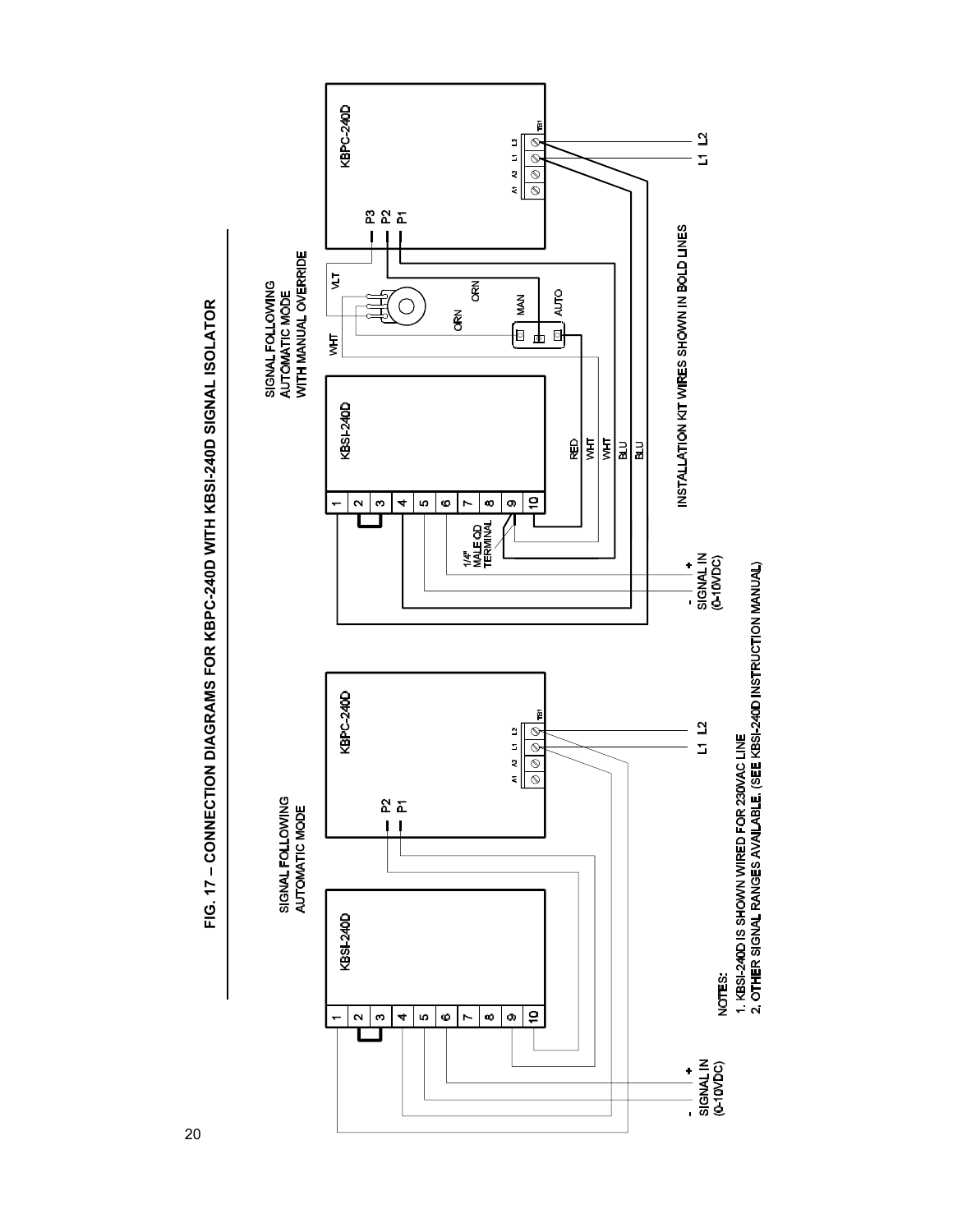

21